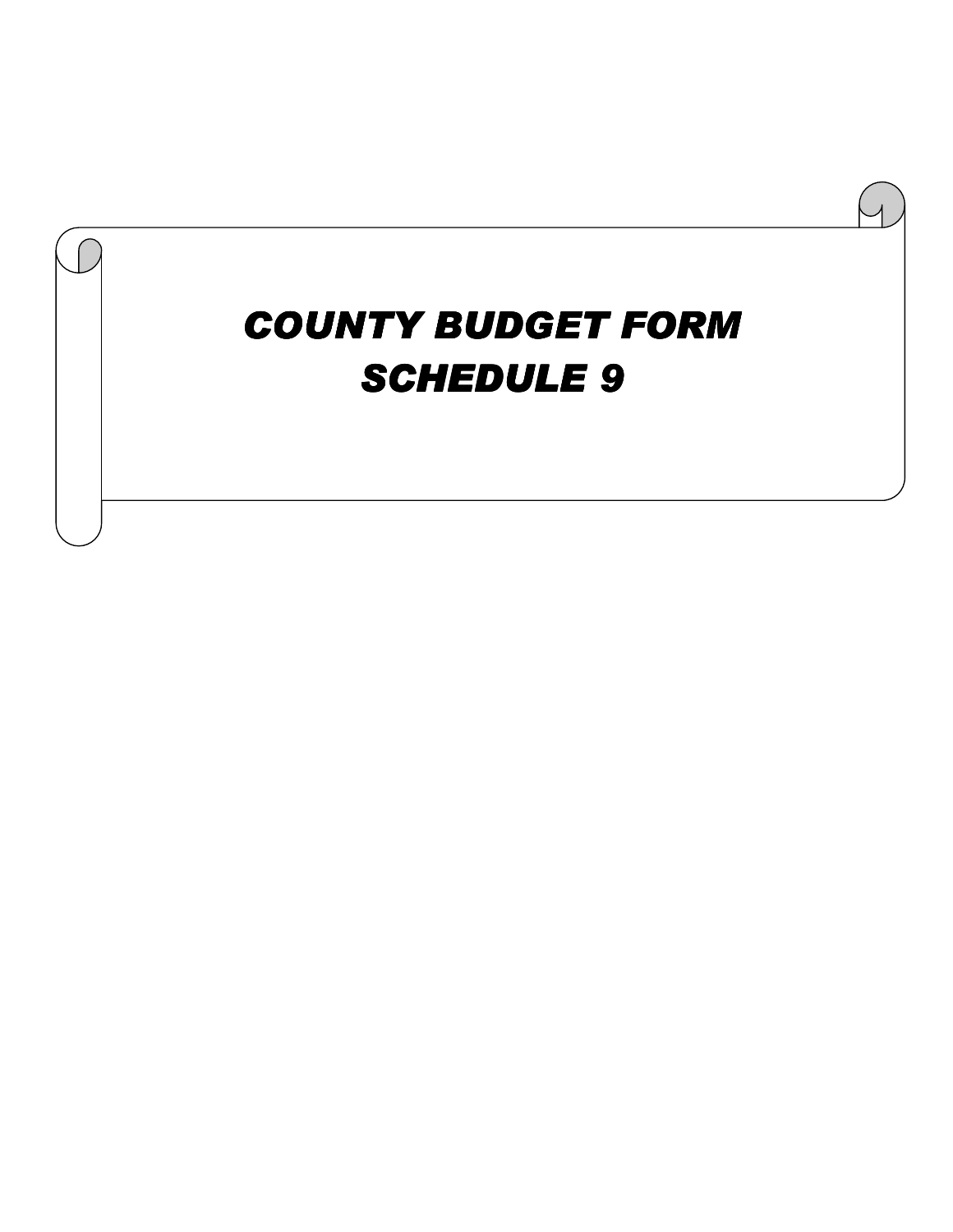SCHEDULE 9

#### Fund: General Fund

Department: **01 Board of Supervisors** Function: General Government

| Sub-<br>Obj. | <b>Financing Uses</b><br>Classification         | Actual<br>2006-2007 | Actual<br>2007-2008 | Dept<br>Requested<br>2008-2009 | CAO<br>Recm'd<br>2008-2009 | Adopted by<br><b>BOS</b><br>2008-2009 |
|--------------|-------------------------------------------------|---------------------|---------------------|--------------------------------|----------------------------|---------------------------------------|
|              | 3000 Permanent Employees / Elected Officials    | 829,208             | 930,986             | 915,025                        | 915,025                    | 915,025                               |
|              | 3001 Temporary Employees                        | 4,839               | 814                 | 0                              | 0                          | 0                                     |
|              | 3002 Overtime                                   | 1,088               | 483                 | 1,000                          | 1,000                      | 1,000                                 |
|              | 3004 Other Compensation                         | 12,747              | 20,262              | 90,495                         | 90,495                     | 90,495                                |
|              | 3020 Employer Share - Employee Retirement       | 112,996             | 127,651             | 149,645                        | 149,645                    | 149,645                               |
|              | 3022 Employer Share - Medi Care                 | 10,302              | 11,702              | 10,889                         | 10,889                     | 10,889                                |
|              | 3040 Employer Share - Health Insurance          | 107,176             | 127,701             | 78,020                         | 78,020                     | 78,020                                |
|              | 3041 Employer Share - Unemployment Insurance    | 2,127               | 1,770               | 6,863                          | 3,432                      | 3,432                                 |
|              | 3042 Employer Share - Long Term Disab Insurance | 3,047               | 3,446               | 3,294                          | 3,294                      | 3,294                                 |
|              | 3043 Employer Share - Deferred Compensation     | 3,586               | 3,714               | 7,231                          | 7,231                      | 7,231                                 |
|              | 3046 Retiree Health: Defined Contributions      | 22,528              | 33,449              | 33,449                         | 43,536                     | 43,536                                |
|              | 3060 Employer Share - Workers' Compensation     | 16,648              | 5,268               | 5,268                          | 10,686                     | 10,686                                |
|              | 3080 Flexible Benefits                          | 38,284              | 41,949              | 84,000                         | 84,000                     | 84,000                                |
|              | <b>Salaries And Employee Benefits</b>           | 1,164,577           | 1,309,195           | 1,385,177                      | 1,397,251                  | 1,397,251                             |
|              | 4040 Telephone Company Vendor Payments          | 5,577               | 4,296               | 5,280                          | 5,280                      | 5,280                                 |
|              | 4041 Cnty Pass thru Telephone Chrges to Depts   | 487                 | 517                 | 750                            | 750                        | 750                                   |
|              | 4060 Food and Food Products                     | 0                   | 0                   | 200                            | 200                        | 200                                   |
|              | 4100 Insurance - Premium                        | 3,938               | 2,736               | 2,736                          | 21,061                     | 21,061                                |
|              | 4140 Maintenance - Equipment                    | 79                  | 0                   | 2,755                          | 2,755                      | 1,420                                 |
|              | 4180 Maintenance - Building and Improvements    | 112                 | 240                 | 250                            | 250                        | 250                                   |
|              | 4220 Memberships                                | 910                 | 900                 | 660                            | 660                        | 660                                   |
|              | 4221 Memberships - Legislative Advocacy         | 0                   | 175                 | 175                            | 175                        | 175                                   |
|              | 4260 Office Expense                             | 6,168               | 5,675               | 5,400                          | 5,400                      | 5,400                                 |
|              | 4261 Postage                                    | 1,390               | 1,467               | 1,800                          | 1,800                      | 1,800                                 |
|              | 4262 Software                                   | 1,478               | 0                   | 0                              | 0                          | 0                                     |
|              | 4263 Subscription / Newspaper / Journals        | 103                 | 141                 | 150                            | 150                        | 150                                   |
|              | 4300 Professional and Specialized Services      | 2,130               | 2,975               | 4,000                          | 4,000                      | 4,000                                 |
|              | 4400 Publication and Legal Notices              | 406                 | 723                 | 900                            | 900                        | 900                                   |
|              | 4420 Rents and Leases - Equipment               | 8,420               | 8,727               | 8,700                          | 8,700                      | 8,700                                 |
|              | 4440 Rents and Leases- Building/Improvements    | 0                   | 0                   | 200                            | 200                        | 200                                   |
|              | 4460 Small Tools and Instruments                | 38                  | 0                   | 0                              | 0                          | 0                                     |
|              | 4461 Minor Equipment                            | 10,485              | 0                   | 8,500                          | 8,500                      | 4,500                                 |
|              | 4462 Minor Computer Equipment                   | 1,597               | 0                   | 1,000                          | 1,000                      | 1,000                                 |
|              | 4463 Minor Telephone and Radio Equipment        | 994                 | 55                  | 1,000                          | 1,000                      | 1,000                                 |
|              | 4500 Special Departmental Expense               | 195                 | 190                 | 300                            | 300                        | 300                                   |
|              | 4501 Special Projects                           | 113                 | 118                 | 450                            | 450                        | 450                                   |
|              | 4503 Staff Development                          | 12,259              | 1,588               | 11,200                         | 11,200                     | 11,200                                |
|              | 4529 Software License                           | 1,732               | 1,456               | 2,726                          | 2,726                      | 2,176                                 |
|              | 4600 Transportation and Travel                  | 11,985              | 2,544               | 23,663                         | 23,663                     | 23,663                                |
|              | 4602 Employee - Private Auto Mileage            | 20,059              | 13,972              | 30,000                         | 30,000                     | 30,000                                |
|              | 4605 Vehicle - Rent Or Lease                    | 2,563               | 5,552               | 3,600                          | 3,600                      | 3,600                                 |
|              | 4606 Fuel Purchases                             | 2,259               | 3,374               | 1,200                          | 1,200                      | 1,200                                 |
|              | <b>Services And Supplies</b>                    | 95,474              | 57,419              | 117,595                        | 135,920                    | 130,035                               |
|              | 5300 Interfund Expenditures                     | 279                 | 0                   | 625                            | 625                        | 625                                   |
|              | 5322 Intrfnd Exp: Privacy/Compliance Program    | 0                   | 0                   | 1,060                          | 0                          | 0                                     |
|              | <b>Other Charges</b>                            | 279                 | 0                   | 1,685                          | 625                        | 625                                   |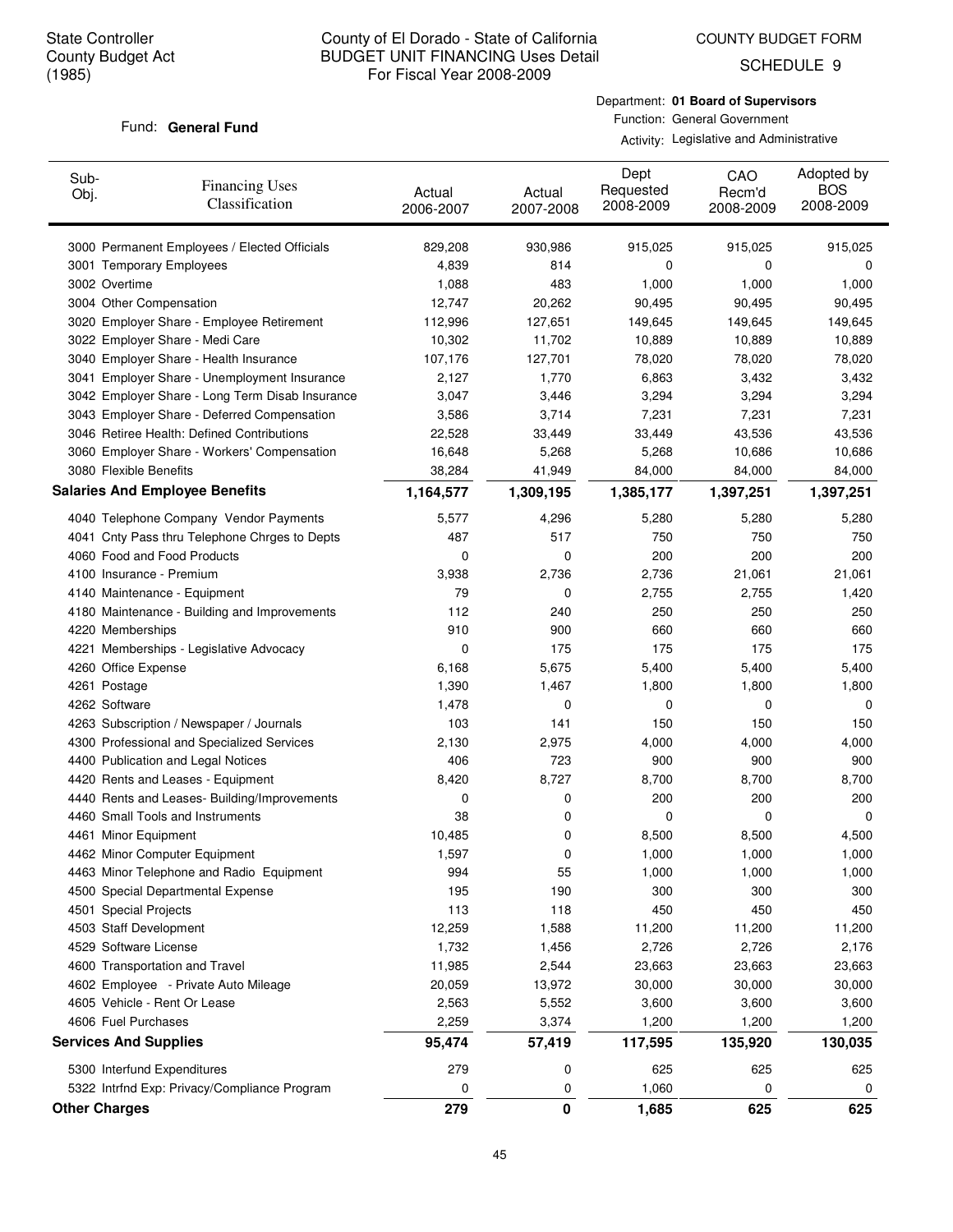SCHEDULE 9

#### Fund: General Fund

## Department: **01 Board of Supervisors** Function: General Government

| Sub-<br>Obj.               | <b>Financing Uses</b><br>Classification                                         | Actual<br>2006-2007 | Actual<br>2007-2008 | Dept<br>Requested<br>2008-2009 | CAO<br>Recm'd<br>2008-2009 | Adopted by<br><b>BOS</b><br>2008-2009 |
|----------------------------|---------------------------------------------------------------------------------|---------------------|---------------------|--------------------------------|----------------------------|---------------------------------------|
|                            | 6042 Fixed Assets - Computer Sys Equipment                                      | 1,508               | 0                   | 0                              | 0                          | 0                                     |
| <b>Fixed Assets</b>        |                                                                                 | 1,508               | 0                   | 0                              | 0                          | 0                                     |
|                            | 7200 Intrafund Transfers                                                        | 908                 | 600                 | 0                              | $\Omega$                   | 0                                     |
|                            | 7220 Intrafnd: Telephone Equipment and Support                                  | 11,635              | 11,256              | 11,400                         | 11,400                     | 11,400                                |
|                            | 7223 Intrafnd: Mail Service                                                     | 1,835               | 1,693               | 1,693                          | 1,373                      | 1,373                                 |
|                            | 7224 Intrafnd: Stores Support                                                   | 1,231               | 1,614               | 1,614                          | 1,563                      | 1,563                                 |
|                            | 7225 Intrafnd: Central Duplicating                                              | 8,293               | 7,559               | 9,000                          | 9,000                      | 9,000                                 |
|                            | 7227 Intrafnd: Internal Data Processing                                         | 4,286               | 3,571               | 4,521                          | 4,256                      | 4,256                                 |
|                            | 7229 Intrafnd: PC Support                                                       | 3,162               | 1,229               | 4,000                          | 4,000                      | 4,000                                 |
|                            | 7231 Intrafnd: IS Programming Support                                           | 432                 | 450                 | 3,500                          | 3,500                      | 3,500                                 |
|                            | 7232 Intrafnd: Maint Bldg & Improvmnts                                          | 517                 | 506                 | 720                            | 720                        | 720                                   |
|                            | 7234 Intrafnd: Network Support                                                  | 16,359              | 22,201              | 22,315                         | 22,315                     | 22,315                                |
| <b>Intrafund Transfers</b> |                                                                                 | 48,658              | 50,680              | 58,763                         | 58,127                     | 58,127                                |
|                            | 7350 Intrfnd Abatemnt: Only General Fund                                        | 0                   | $-668$              | $-668$                         | $-668$                     | $-668$                                |
| <b>Intrafund Abatement</b> |                                                                                 | 0                   | $-668$              | -668                           | $-668$                     | $-668$                                |
|                            | <b>Total Financing Uses</b>                                                     | 1,310,496           | 1,416,626           | 1,562,552                      | 1,591,255                  | 1,585,370                             |
|                            | Less Department Estimated Revenues                                              | 29,163              | 29,045              | 29,249                         | 29,249                     | 29,249                                |
|                            | <b>Department Use of Other General</b><br><b>Fund Sources (Net County Cost)</b> | 1,281,333           | 1,387,581           | 1,533,303                      | 1,562,006                  | 1,556,121                             |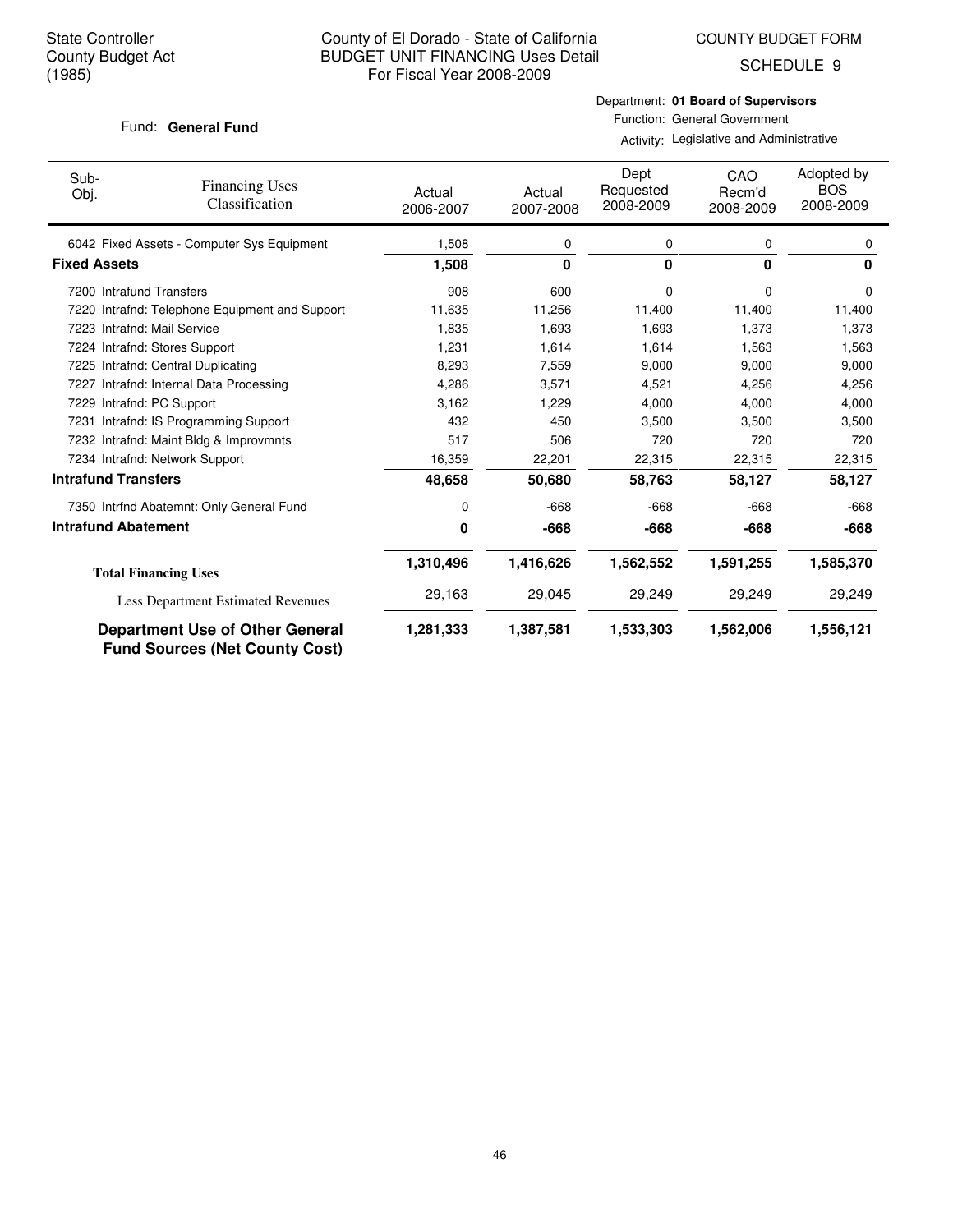SCHEDULE 9

#### Fund: General Fund

Department: **02 Administration** Function: General Government

| Sub-<br>Obj. | <b>Financing Uses</b><br>Classification         | Actual<br>2006-2007 | Actual<br>2007-2008 | Dept<br>Requested<br>2008-2009 | CAO<br>Recm'd<br>2008-2009 | Adopted by<br><b>BOS</b><br>2008-2009 |
|--------------|-------------------------------------------------|---------------------|---------------------|--------------------------------|----------------------------|---------------------------------------|
|              | 3000 Permanent Employees / Elected Officials    | 4,754,529           | 1,335,767           | 1,651,598                      | 1,521,598                  | 1,521,598                             |
|              | 3001 Temporary Employees                        | 27,508              | 21,091              | 0                              | 0                          | 0                                     |
|              | 3002 Overtime                                   | 27,701              | 3,954               | 0                              | 0                          | 0                                     |
|              | 3003 Standby Pay                                | 15,371              | 0                   | 0                              | 0                          | 0                                     |
|              | 3004 Other Compensation                         | 132,526             | 86,578              | 12,790                         | 12,790                     | 12,790                                |
|              | 3020 Employer Share - Employee Retirement       | 879,114             | 231,676             | 304,397                        | 304,397                    | 304,397                               |
|              | 3022 Employer Share - Medi Care                 | 68,178              | 20,668              | 22,225                         | 22,225                     | 22,225                                |
|              | 3040 Employer Share - Health Insurance          | 693,769             | 175,806             | 211,240                        | 211,240                    | 211,240                               |
|              | 3041 Employer Share - Unemployment Insurance    | 13,978              | 3,176               | 12,387                         | 6,195                      | 6,195                                 |
|              | 3042 Employer Share - Long Term Disab Insurance | 17,868              | 5,824               | 5,946                          | 5,946                      | 5,946                                 |
|              | 3043 Employer Share - Deferred Compensation     | 14,857              | 13,950              | 25,365                         | 25,365                     | 25,365                                |
|              | 3046 Retiree Health: Defined Contributions      | 104,593             | 40,139              | 54,651                         | 63,853                     | 63,853                                |
|              | 3060 Employer Share - Workers' Compensation     | 65,699              | 6,321               | 14,381                         | 12,918                     | 12,918                                |
|              | 3080 Flexible Benefits                          | 30,729              | 18,128              | 66,000                         | 66,000                     | 66,000                                |
|              | <b>Salaries And Employee Benefits</b>           | 6,846,421           | 1,963,078           | 2,380,980                      | 2,252,527                  | 2,252,527                             |
|              | 4020 Clothing and Personal Supplies             | 0                   | 0                   | 150                            | 150                        | 150                                   |
|              | 4040 Telephone Company Vendor Payments          | 845,846             | 1,714               | 975                            | 975                        | 975                                   |
|              | 4041 Cnty Pass thru Telephone Chrges to Depts   | $-85,362$           | 447                 | 910                            | 910                        | 910                                   |
|              | 4060 Food and Food Products                     | 344                 | 0                   | 0                              | 0                          | 0                                     |
|              | 4080 Household Expense                          | 18                  | 0                   | 50                             | 50                         | 50                                    |
|              | 4083 Household Expense - Laundry                | 0                   | 0                   | 700                            | 700                        | 700                                   |
|              | 4085 Household Expense - Refuse Disposal        | 0                   | 0                   | 500                            | 500                        | 500                                   |
|              | 4086 Household Expense - Janitorial/Custodial   | 2,274               | 0                   | 0                              | 0                          | 0                                     |
|              | 4100 Insurance - Premium                        | 16,008              | 5,845               | 10,073                         | 9,403                      | 9,403                                 |
|              | 4140 Maintenance - Equipment                    | 141,078             | 0                   | 500                            | 500                        | 500                                   |
|              | 4141 Maintenance - Office Equipment             | 396                 | 105                 | 0                              | 0                          | 0                                     |
|              | 4142 Maintenance - Telephone / Radio            | 87,703              | 0                   | 0                              | 0                          | 0                                     |
|              | 4143 Maintenance - Service Contracts            | 4,005               | 0                   | 3,000                          | 3,000                      | 3,000                                 |
|              | 4145 Main: Equipment Parts                      | 0                   | 69                  | 0                              | 0                          | 0                                     |
|              | 4160 Maintenance Vehicles - Service Contract    | 0                   | 0                   | 1,500                          | 1,500                      | 1,500                                 |
|              | 4161 Maintenance Vehicles - Parts/Direct Chrg   | 4                   | 0                   | 0                              | 0                          | 0                                     |
|              | 4180 Maintenance - Building and Improvements    | 691                 | 0                   | 0                              | 0                          | 0                                     |
|              | 4220 Memberships                                | 11,042              | 5,470               | 6,478                          | 5,078                      | 5,078                                 |
|              | 4221 Memberships - Legislative Advocacy         | 1,138               | 4,228               | 4,228                          | 4,228                      | 4,228                                 |
|              | 4260 Office Expense                             | 35,732              | 7,447               | 8,600                          | 8,600                      | 8,600                                 |
|              | 4261 Postage                                    | 9,205               | 5,230               | 7,250                          | 7,250                      | 7,250                                 |
|              | 4262 Software                                   | 381,772             | 127                 | 0                              | 0                          | 0                                     |
|              | 4263 Subscription / Newspaper / Journals        | 1,954               | 345                 | 1,650                          | 1,650                      | 1,650                                 |
|              | 4264 Books / Manuals                            | 741                 | 739                 | 500                            | 500                        | 500                                   |
|              | 4266 Printing / Duplicating                     | 0                   | 63                  | 3,600                          | 3,600                      | 3,600                                 |
|              | 4300 Professional and Specialized Services      | 559,594             | 239,357             | 210,500                        | 210,500                    | 105,500                               |
|              | 4302 Construction and Engineering Contracts     | 106,997             | 0                   | 0                              | 0                          | 0                                     |
|              | 4308 External Data Processing Services          | 100,140             | 0                   | 0                              | 0                          | 0                                     |
|              | 4400 Publication and Legal Notices              | 18,302              | 2,117               | 4,700                          | 4,700                      | 4,700                                 |
|              | 4420 Rents and Leases - Equipment               | 25,420              | 14,624              | 27,350                         | 27,350                     | 27,350                                |
|              | 4440 Rents and Leases- Building/Improvements    | 1,283               | 210                 | 10,000                         | 10,000                     | 10,000                                |
|              | 4460 Small Tools and Instruments                | 721                 | 0                   | 0                              | 0                          | 0                                     |
|              | 4461 Minor Equipment                            | 10,750              | 1,627               | 1,000                          | 1,000                      | 1,000                                 |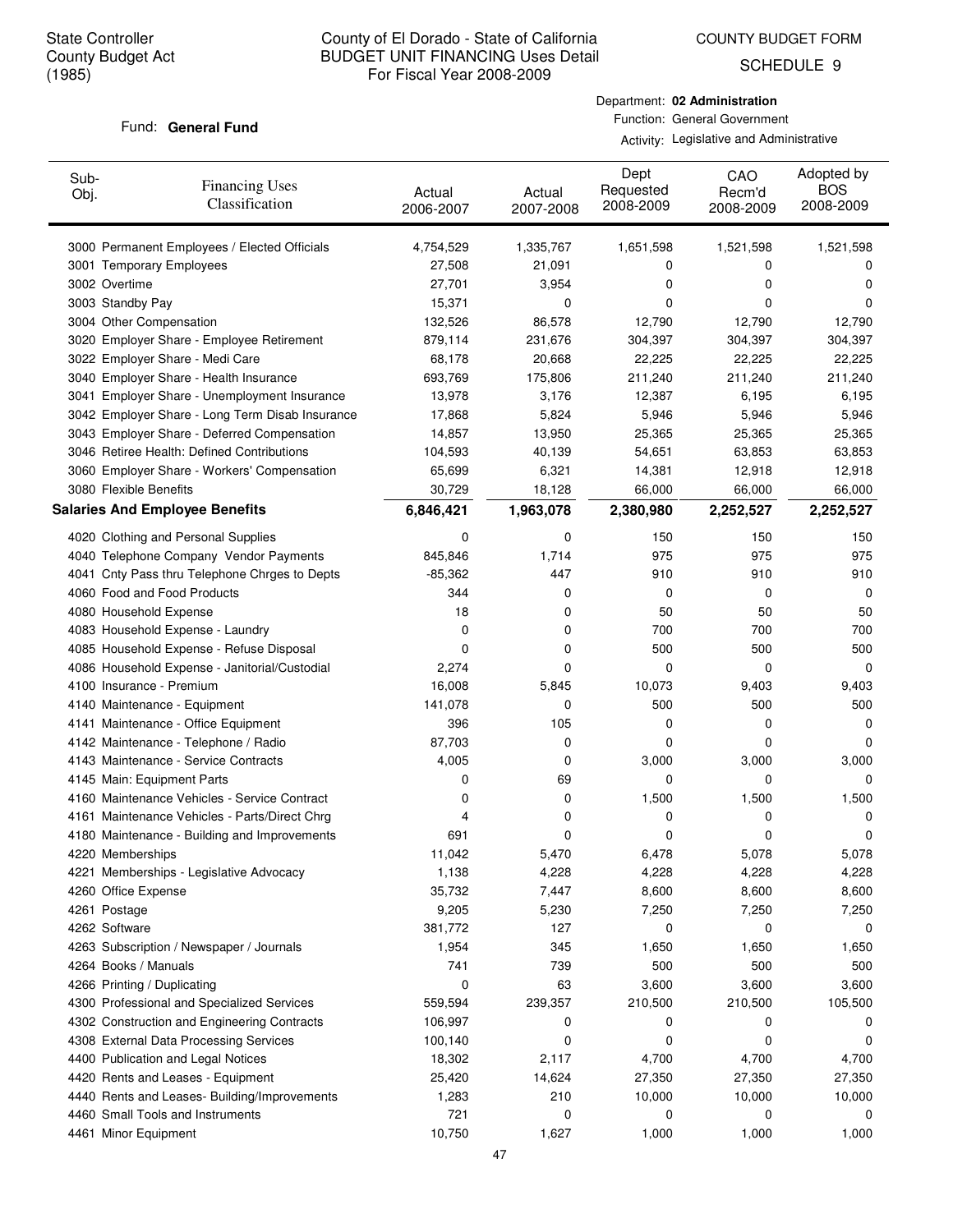COUNTY BUDGET FORM

SCHEDULE 9

#### Fund: General Fund

Department: **02 Administration** Function: General Government

| Sub-<br>Obj.                                        | <b>Financing Uses</b><br>Classification                                         | Actual<br>2006-2007 | Actual<br>2007-2008 | Dept<br>Requested<br>2008-2009 | CAO<br>Recm'd<br>2008-2009 | Adopted by<br><b>BOS</b><br>2008-2009 |
|-----------------------------------------------------|---------------------------------------------------------------------------------|---------------------|---------------------|--------------------------------|----------------------------|---------------------------------------|
|                                                     | 4462 Minor Computer Equipment                                                   | 172,198             | 341                 | 0                              | 0                          | 0                                     |
|                                                     | 4463 Minor Telephone and Radio Equipment                                        | 283,495             | 0                   | 0                              | $\Omega$                   | 0                                     |
|                                                     | 4500 Special Departmental Expense                                               | 12,894              | 630                 | 1,500                          | 1,500                      | 1,500                                 |
| 4502 Educational Materials                          |                                                                                 | 3,306               | 0                   | 0                              | 0                          | 0                                     |
| 4503 Staff Development                              |                                                                                 | 84,531              | 2,304               | 3,000                          | 3,000                      | 3,000                                 |
|                                                     | 4513 Central Stores Inventory - General Serv                                    | 0                   | 0                   | 297,000                        | 297,000                    | 297,000                               |
|                                                     | 4514 Bulk Postage Purchase - General Serv                                       | 0                   | 0                   | 450,000                        | 450,000                    | 450,000                               |
| 4529 Software License                               |                                                                                 | 653,251             | 3,822               | 3,999                          | 3,999                      | 3,999                                 |
| 4540 Staff Development                              |                                                                                 | 414                 | 0                   | 0                              | 0                          | 0                                     |
|                                                     | 4550 Central Stores Inventory Offset                                            | 0                   | 0                   | $-297,000$                     | $-297,000$                 | $-297,000$                            |
|                                                     | 4551 Bulk Postage Purchase Offset                                               | 0                   | 0                   | $-400,000$                     | $-400,000$                 | $-400,000$                            |
|                                                     | 4600 Transportation and Travel                                                  | 20,179              | 2,043               | 4,000                          | 4,000                      | 4,000                                 |
|                                                     | 4602 Employee - Private Auto Mileage                                            | 11,537              | 2,393               | 3,100                          | 3,100                      | 3,100                                 |
| 4605 Vehicle - Rent Or Lease                        |                                                                                 | 11,626              | 284                 | 13,797                         | 13,797                     | 13,797                                |
| 4606 Fuel Purchases<br><b>Services And Supplies</b> |                                                                                 | 5,296<br>3,536,521  | 226<br>301,808      | 10,500<br>394,110              | 10,500<br>392,040          | 10,500<br>287,040                     |
|                                                     |                                                                                 |                     |                     |                                |                            |                                       |
|                                                     | 5240 Contribution To Non-county Governmental                                    | 0                   | 26,639              | 27,000                         | 27,000                     | 27,000                                |
| 5300 Interfund Expenditures                         |                                                                                 | 1,426               | 0                   | 600                            | 600<br>0                   | 600                                   |
| <b>Other Charges</b>                                | 5318 Intrfnd Exp: Maint Buildg & Imprvmnts                                      | 85                  | 0                   | 0                              |                            | 0                                     |
|                                                     |                                                                                 | 1,510               | 26,639              | 27,600                         | 27,600                     | 27,600                                |
|                                                     | 6040 Fixed Assets - Equipment                                                   | 321,357             | 0                   | 0                              | 0                          | 0                                     |
|                                                     | 6042 Fixed Assets - Computer Sys Equipment                                      | 431,408             | 0                   | 0                              | 0                          | 0                                     |
| <b>Fixed Assets</b>                                 |                                                                                 | 752,766             | 0                   | 0                              | 0                          | 0                                     |
| 7200 Intrafund Transfers                            |                                                                                 | $-93,277$           | 25                  | 0                              | 0                          | 0                                     |
|                                                     | 7220 Intrafnd: Telephone Equipment and Support                                  | $-689,372$          | 10,802              | 10,400                         | 10,400                     | 10,400                                |
| 7223 Intrafnd: Mail Service                         |                                                                                 | 5,333               | 3,371               | 3,397                          | 4,775                      | 4,775                                 |
| 7224 Intrafnd: Stores Support                       |                                                                                 | 4,358               | 2,391               | 4,590                          | 4,767                      | 4,708                                 |
|                                                     | 7225 Intrafnd: Central Duplicating                                              | 9,546               | 4,385               | 10,500                         | 10,500                     | 10,500                                |
|                                                     | 7227 Intrafnd: Internal Data Processing                                         | $-1,682,320$        | 6,254               | 13,183                         | 14,882                     | 14,882                                |
|                                                     | 7228 Intrafnd: Internet Connect Charges                                         | $-100, 140$         | 0                   | 0                              | 0                          | 0                                     |
| 7229 Intrafnd: PC Support                           |                                                                                 | $-52,250$           | 1,960               | 3,600                          | 3,600                      | 3,600                                 |
| 7230 Intrafnd: IS Software                          |                                                                                 | $-1,618$            | 0                   | 0                              | $\mathbf 0$                | 0                                     |
|                                                     | 7231 Intrafnd: IS Programming Support<br>7232 Intrafnd: Maint Bldg & Improvmnts | $-53,014$           | 5,730<br>178        | 4,000<br>750                   | 4,000<br>750               | 4,000<br>750                          |
|                                                     | 7234 Intrafnd: Network Support                                                  | 5,816<br>$-913,831$ | 18,708              | 22,633                         | 28,829                     | 28,829                                |
| <b>Intrafund Transfers</b>                          |                                                                                 | $-3,560,769$        | 53,805              | 73,053                         | 82,503                     | 82,444                                |
|                                                     |                                                                                 |                     |                     | $-101,670$                     |                            |                                       |
|                                                     | 7357 Intrfnd Abatemnt: Mail Service                                             | 0                   | 0                   |                                | $-101,670$                 | $-101,017$                            |
| <b>Intrafund Abatement</b>                          | 7358 Intrfnd Abatemnt: Stores Support                                           | 0<br>0              | 0                   | $-103,515$                     | $-103,515$                 | $-107,800$                            |
|                                                     |                                                                                 |                     | 0                   | $-205,185$                     | $-205,185$                 | -208,817                              |
|                                                     | <b>Total Financing Uses</b>                                                     | 7,576,449           | 2,345,330           | 2,670,558                      | 2,549,485                  | 2,440,794                             |
|                                                     | Less Department Estimated Revenues                                              | 1,555,403           | 9                   | 158,263                        | 158,263                    | 154,134                               |
|                                                     | <b>Department Use of Other General</b><br><b>Fund Sources (Net County Cost)</b> | 6,021,046           | 2,345,322           | 2,512,295                      | 2,391,222                  | 2,286,660                             |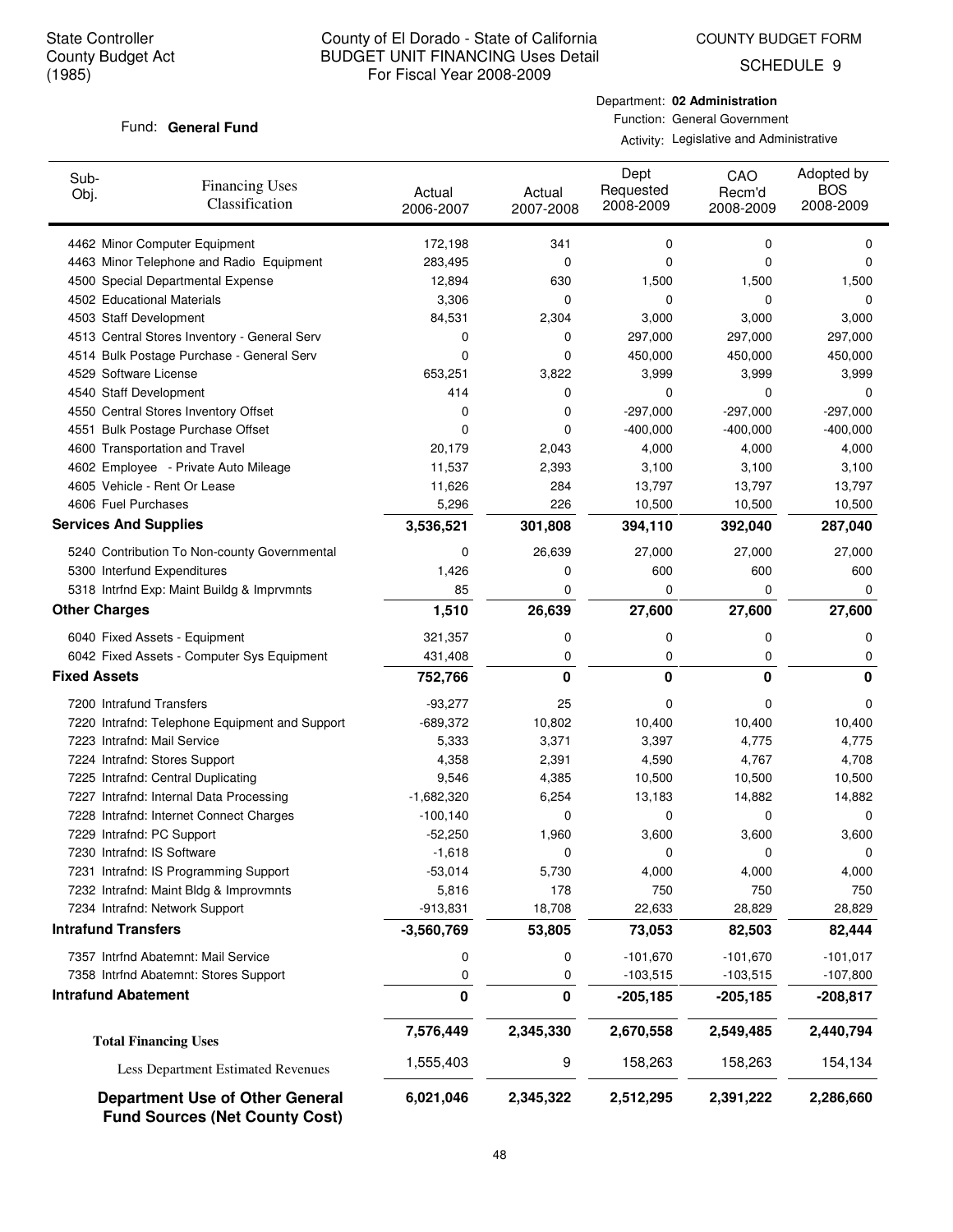SCHEDULE 9

#### Fund: General Fund

| Department: 03 Auditor-Controller |
|-----------------------------------|
| Function: General Government      |

Activity: Finance

| Sub-<br>Obj. | <b>Financing Uses</b><br>Classification         | Actual<br>2006-2007 | Actual<br>2007-2008 | Dept<br>Requested<br>2008-2009 | CAO<br>Recm'd<br>2008-2009 | Adopted by<br><b>BOS</b><br>2008-2009 |
|--------------|-------------------------------------------------|---------------------|---------------------|--------------------------------|----------------------------|---------------------------------------|
|              | 3000 Permanent Employees / Elected Officials    | 1,786,703           | 1,865,731           | 2,065,967                      | 2,065,967                  | 2,065,967                             |
|              | 3001 Temporary Employees                        | 74,601              | 16,804              | 43,000                         | 43,000                     | 43,000                                |
|              | 3002 Overtime                                   | 9,349               | 16,762              | 0                              | 0                          | 0                                     |
|              | 3004 Other Compensation                         | 22,023              | 30,214              | 63,082                         | 63,082                     | 63,082                                |
|              | 3020 Employer Share - Employee Retirement       | 320,575             | 333,224             | 401,684                        | 401,684                    | 401,684                               |
|              | 3022 Employer Share - Medi Care                 | 27,089              | 27,728              | 30,562                         | 30,562                     | 30,562                                |
|              | 3040 Employer Share - Health Insurance          | 240,642             | 236,061             | 233,970                        | 233,970                    | 233,970                               |
|              | 3041 Employer Share - Unemployment Insurance    | 6,319               | 5,069               | 15,495                         | 8,616                      | 8,616                                 |
|              | 3042 Employer Share - Long Term Disab Insurance | 6,638               | 7,354               | 7,437                          | 7,437                      | 7,437                                 |
|              | 3043 Employer Share - Deferred Compensation     | 14,811              | 17,083              | 21,232                         | 21,232                     | 21,232                                |
|              | 3046 Retiree Health: Defined Contributions      | 39,585              | 63,775              | 83,008                         | 83,008                     | 83,008                                |
|              | 3060 Employer Share - Workers' Compensation     | 44,230              | 33,269              | 20,772                         | 20,772                     | 20,772                                |
|              | 3080 Flexible Benefits                          | 25,265              | 31,247              | 66,000                         | 66,000                     | 66,000                                |
|              | <b>Salaries And Employee Benefits</b>           | 2,617,828           | 2,684,322           | 3,052,208                      | 3,045,329                  | 3,045,329                             |
|              | 4040 Telephone Company Vendor Payments          | 642                 | 0                   | 0                              | 0                          | 0                                     |
|              | 4041 Cnty Pass thru Telephone Chrges to Depts   | 213                 | 162                 | 1,532                          | 1,532                      | 1,532                                 |
|              | 4080 Household Expense                          | 34                  | 17                  | 65                             | 65                         | 65                                    |
|              | 4100 Insurance - Premium                        | 6,423               | 7,102               | 9,580                          | 9,580                      | 9,580                                 |
|              | 4140 Maintenance - Equipment                    | 4,185               | 4,505               | 4,905                          | 4,905                      | 4,905                                 |
|              | 4145 Main: Equipment Parts                      | 33                  | 0                   | 0                              | 0                          | 0                                     |
|              | 4220 Memberships                                | 804                 | 1,127               | 1,415                          | 1,415                      | 1,415                                 |
|              | 4221 Memberships - Legislative Advocacy         | 450                 | 450                 | 450                            | 450                        | 450                                   |
|              | 4260 Office Expense                             | 15,478              | 23,163              | 18,342                         | 18,342                     | 18,342                                |
|              | 4261 Postage                                    | 15,670              | 17,415              | 18,450                         | 18,450                     | 18,450                                |
|              | 4262 Software                                   | 270                 | 401                 | 0                              | 0                          | 0                                     |
|              | 4300 Professional and Specialized Services      | 58,924              | 26,426              | 39,680                         | 39,680                     | 39,680                                |
|              | 4324 Medical, Dental and Lab Services           | 0                   | 100                 | 0                              | 0                          | 0                                     |
|              | 4400 Publication and Legal Notices              | 12                  | 97                  | 70                             | 70                         | 70                                    |
|              | 4420 Rents and Leases - Equipment               | 5,012               | 5,885               | 5,517                          | 5,517                      | 5,517                                 |
|              | 4460 Small Tools and Instruments                | 129                 | 0                   | 0                              | 0                          | 0                                     |
|              | 4461 Minor Equipment                            | 2,405               | 885                 | 0                              | 0                          | 0                                     |
|              | 4462 Minor Computer Equipment                   | 15,027              | 1,791               | 0                              | 0                          | 0                                     |
|              | 4463 Minor Telephone and Radio Equipment        | 159                 | 0                   | 0                              | 0                          | 0                                     |
|              | 4500 Special Departmental Expense               | 20                  | 0                   | 1,160                          | 1,160                      | 1,160                                 |
|              | 4503 Staff Development                          | 3,099               | 2,463               | 3,960                          | 3,960                      | 3,960                                 |
|              | 4540 Staff Development                          | 52                  | 0                   | 0                              | 0                          | 0                                     |
|              | 4600 Transportation and Travel                  | 1,498               | 1,579               | 1,775                          | 1,775                      | 1,775                                 |
|              | 4602 Employee - Private Auto Mileage            | 457                 | 1,192               | 1,778                          | 1,778                      | 1,778                                 |
|              | 4605 Vehicle - Rent Or Lease                    | 568                 | 323                 | 450                            | 450                        | 450                                   |
|              | 4606 Fuel Purchases                             | 130                 | 155                 | 350                            | 350                        | 350                                   |
|              | <b>Services And Supplies</b>                    | 131,695             | 95,238              | 109,479                        | 109,479                    | 109,479                               |
|              | 5300 Interfund Expenditures                     | 640                 | 0                   | 200                            | 200                        | 200                                   |
|              | 5322 Intrfnd Exp: Privacy/Compliance Program    | 0                   | 0                   | 2,022                          | 0                          | 0                                     |
|              | <b>Other Charges</b>                            | 640                 | 0                   | 2,222                          | 200                        | 200                                   |
|              | 7200 Intrafund Transfers                        | $-56,461$           | 0                   | 0                              | 0                          | 0                                     |
|              | 7220 Intrafnd: Telephone Equipment and Support  | 10,569              | 12,153              | 10,352                         | 10,352                     | 10,352                                |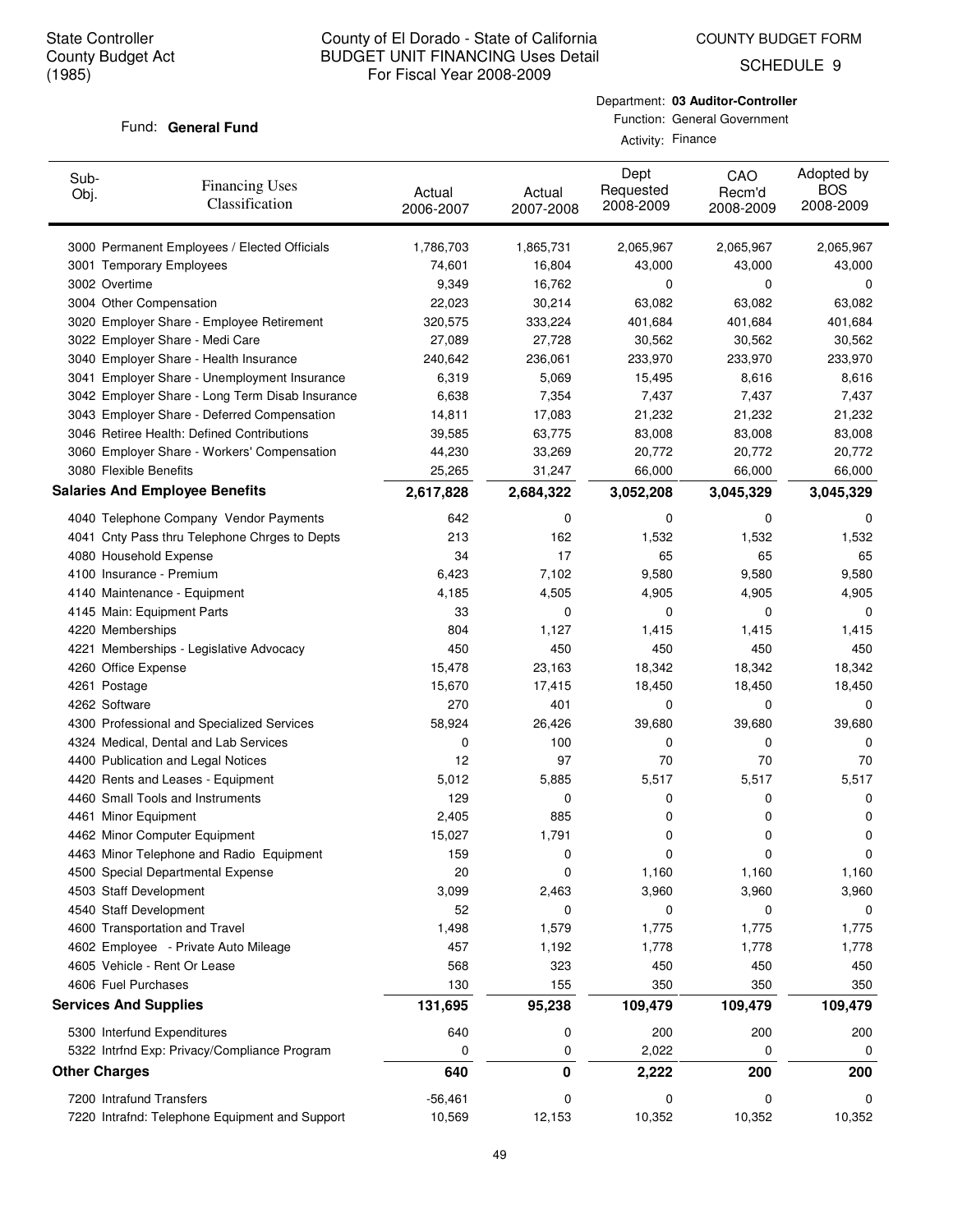SCHEDULE 9

#### Fund: General Fund

#### Department: **03 Auditor-Controller** Function: General Government

Activity: Finance

| Sub-<br>Obj.               | <b>Financing Uses</b><br>Classification                                         | Actual<br>2006-2007 | Actual<br>2007-2008 | Dept<br>Requested<br>2008-2009 | <b>CAO</b><br>Recm'd<br>2008-2009 | Adopted by<br><b>BOS</b><br>2008-2009 |
|----------------------------|---------------------------------------------------------------------------------|---------------------|---------------------|--------------------------------|-----------------------------------|---------------------------------------|
|                            | 7223 Intrafnd: Mail Service                                                     | 5,418               | 5,344               | 5,014                          | 5,014                             | 5,014                                 |
|                            | 7224 Intrafnd: Stores Support                                                   | 1,468               | 1,375               | 1,284                          | 1,284                             | 1,284                                 |
|                            | 7225 Intrafnd: Central Duplicating                                              | 3,942               | 2,298               | 3,390                          | 3,390                             | 3,390                                 |
| 7227                       | Intrafnd: Internal Data Processing                                              | 263,332             | 244,227             | 247,435                        | 247,435                           | 247,435                               |
|                            | 7229 Intrafnd: PC Support                                                       | 3,695               | 1,838               | 6,000                          | 6,000                             | 6,000                                 |
|                            | 7231 Intrafnd: IS Programming Support                                           | 1,830               | 6,591               | 6,018                          | 6,018                             | 6,018                                 |
|                            | 7232 Intrafnd: Maint Bldg & Improvmnts                                          | 2,070               | 2,637               | 0                              | 0                                 | $\Omega$                              |
|                            | 7234 Intrafnd: Network Support                                                  | 25,833              | 30,931              | 34,162                         | 34,162                            | 34,162                                |
| <b>Intrafund Transfers</b> |                                                                                 | 261,696             | 307,394             | 313,655                        | 313,655                           | 313,655                               |
|                            | 7350 Intrfnd Abatemnt: Only General Fund                                        | 0                   | $-57,467$           | $-55,643$                      | $-55,643$                         | $-55,643$                             |
| <b>Intrafund Abatement</b> |                                                                                 | 0                   | $-57,467$           | $-55,643$                      | $-55,643$                         | $-55,643$                             |
|                            | <b>Total Financing Uses</b>                                                     | 3,011,859           | 3,029,487           | 3,421,921                      | 3,413,020                         | 3,413,020                             |
|                            | <b>Less Department Estimated Revenues</b>                                       | 521,069             | 512,565             | 415,560                        | 415,560                           | 415,560                               |
|                            | <b>Department Use of Other General</b><br><b>Fund Sources (Net County Cost)</b> | 2,490,791           | 2,516,922           | 3,006,361                      | 2,997,460                         | 2,997,460                             |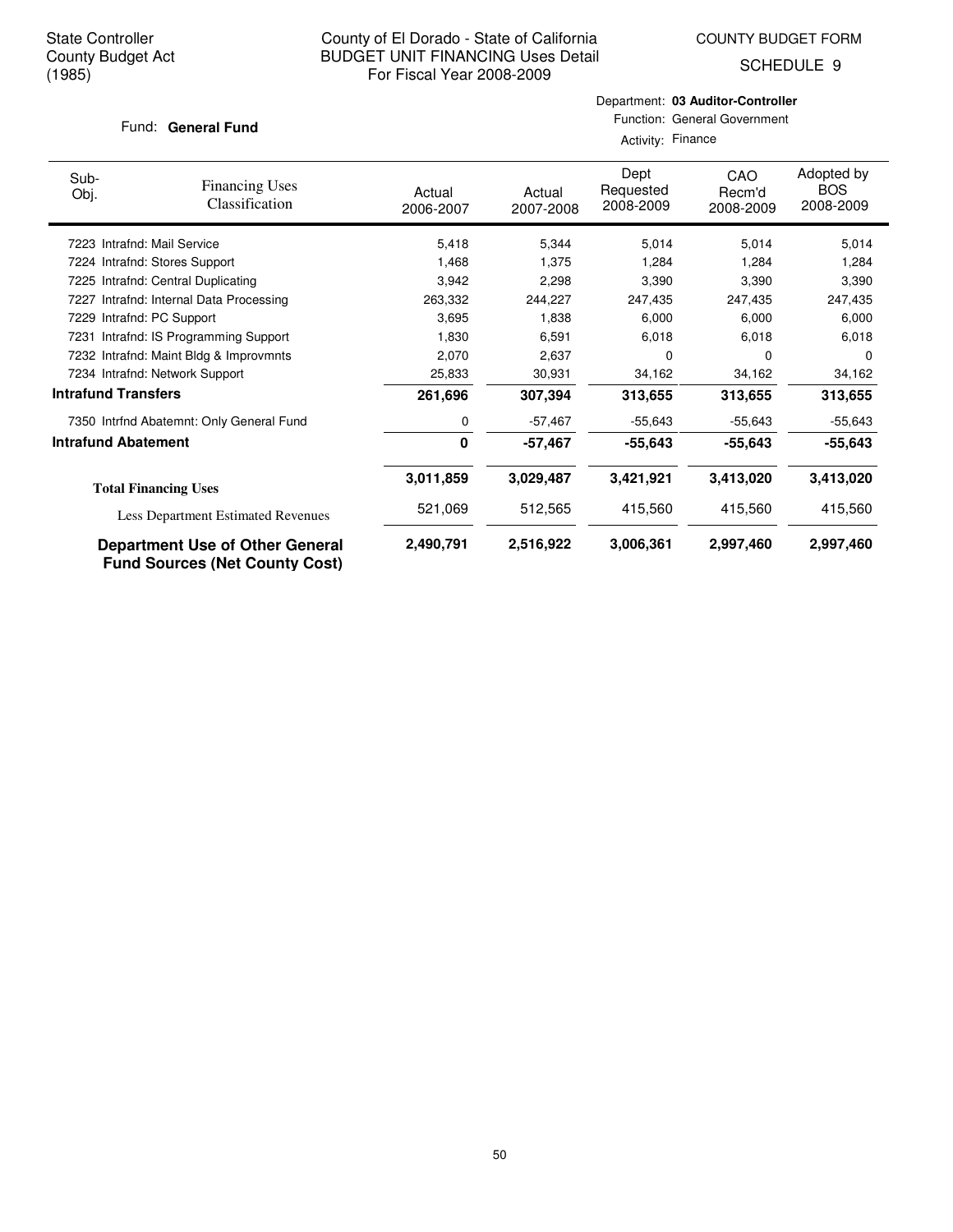COUNTY BUDGET FORM

SCHEDULE 9

#### Fund: General Fund

Department: **04 Treasurer-Tax Collector**

Function: General Government Activity: Finance

| Sub-<br>Obj. | <b>Financing Uses</b><br>Classification         | Actual<br>2006-2007 | Actual<br>2007-2008 | Dept<br>Requested<br>2008-2009 | CAO<br>Recm'd<br>2008-2009 | Adopted by<br><b>BOS</b><br>2008-2009 |
|--------------|-------------------------------------------------|---------------------|---------------------|--------------------------------|----------------------------|---------------------------------------|
|              | 3000 Permanent Employees / Elected Officials    | 1,409,898           | 1,479,066           | 1,495,486                      | 1,495,486                  | 1,217,256                             |
|              | 3001 Temporary Employees                        | 93,752              | 97,302              | 91,700                         | 91,700                     | 91,700                                |
|              | 3002 Overtime                                   | 10,500              | 4,222               | 10,500                         | 10,500                     | 10,500                                |
|              | 3004 Other Compensation                         | 6,205               | 53,720              | 13,143                         | 13,143                     | 13,143                                |
|              | 3020 Employer Share - Employee Retirement       | 253,011             | 272,590             | 280,346                        | 280,346                    | 224,683                               |
|              | 3022 Employer Share - Medi Care                 | 19,221              | 20,790              | 19,089                         | 19,089                     | 14,188                                |
|              | 3040 Employer Share - Health Insurance          | 190,253             | 208,318             | 199,854                        | 199,854                    | 163,425                               |
|              | 3041 Employer Share - Unemployment Insurance    | 5,881               | 5,462               | 11,026                         | 5,513                      | 3,530                                 |
|              | 3042 Employer Share - Long Term Disab Insurance | 4,915               | 5,590               | 5,292                          | 5,292                      | 4,108                                 |
|              | 3043 Employer Share - Deferred Compensation     | 7,585               | 7,715               | 3,842                          | 3,842                      | 3,842                                 |
|              | 3046 Retiree Health: Defined Contributions      | 39,424              | 57,977              | 57,977                         | 75,462                     | 75,462                                |
|              | 3060 Employer Share - Workers' Compensation     | 40,119              | 12,432              | 12,432                         | 17,794                     | 17,794                                |
|              | 3080 Flexible Benefits                          | 6,374               | 5,677               | 42,000                         | 42,000                     | 33,000                                |
|              | <b>Salaries And Employee Benefits</b>           | 2,087,137           | 2,230,860           | 2,242,687                      | 2,260,021                  | 1,872,631                             |
|              | 4040 Telephone Company Vendor Payments          | 609                 | 262                 | 600                            | 600                        | 600                                   |
|              | 4041 Cnty Pass thru Telephone Chrges to Depts   | 612                 | 629                 | 600                            | 600                        | 416                                   |
|              | 4100 Insurance - Premium                        | 5,673               | 13,194              | 13,194                         | 42,146                     | 42,146                                |
|              | 4140 Maintenance - Equipment                    | 18,558              | 19,804              | 26,365                         | 26,365                     | 25,865                                |
|              | 4160 Maintenance Vehicles - Service Contract    | 156                 | 0                   | 0                              | 0                          | 0                                     |
|              | 4163 Maintenance Vehicles - Inventory           | 88                  | 0                   | 0                              | 0                          | 0                                     |
|              | 4220 Memberships                                | 2,977               | 2,189               | 2,515                          | 2,515                      | 2,165                                 |
|              | 4221 Memberships - Legislative Advocacy         | 600                 | 0                   | 300                            | 300                        | 300                                   |
|              | 4260 Office Expense                             | 18,506              | 22,770              | 17,600                         | 17,600                     | 16,100                                |
|              | 4261 Postage                                    | 82,933              | 89,076              | 136,160                        | 136,160                    | 118,660                               |
|              | 4262 Software                                   | 19,770              | 150                 | 3,700                          | 3,700                      | 2,500                                 |
|              | 4263 Subscription / Newspaper / Journals        | 1,225               | 627                 | 700                            | 700                        | 700                                   |
|              | 4264 Books / Manuals                            | 0                   | 36                  | 0                              | 0                          | 0                                     |
|              | 4266 Printing / Duplicating                     | 52,702              | 55,143              | 69,426                         | 69,426                     | 69,426                                |
|              | 4300 Professional and Specialized Services      | 104,885             | 108,575             | 128,628                        | 128,628                    | 119,978                               |
|              | 4324 Medical, Dental and Lab Services           | 131                 | 654                 | 0                              | 0                          | 0                                     |
|              | 4400 Publication and Legal Notices              | 9,926               | 8,178               | 17,200                         | 17,200                     | 14,700                                |
|              | 4420 Rents and Leases - Equipment               | 32,581              | 6,216               | 38,670                         | 38,670                     | 35,870                                |
|              | 4461 Minor Equipment                            | 1,388               | 644                 | 1,900                          | 1,900                      | 1,900                                 |
|              | 4462 Minor Computer Equipment                   | 5,599               | 2,276               | 1,500                          | 1,500                      | 1,500                                 |
|              | 4500 Special Departmental Expense               | 846                 | 0                   | 1,100                          | 1,100                      | 900                                   |
|              | 4502 Educational Materials                      | 642                 | 1,224               | 1,980                          | 1,980                      | 1,980                                 |
|              | 4503 Staff Development                          | 1,568               | 963                 | 6,000                          | 6,000                      | 5,500                                 |
|              | 4529 Software License                           | 38,306              | 43,831              | 51,071                         | 51,071                     | 38,438                                |
|              | 4600 Transportation and Travel                  | 6,043               | 2,039               | 7,000                          | 7,000                      | 5,950                                 |
|              | 4602 Employee - Private Auto Mileage            | 605                 | 0                   | 800                            | 800                        | 700                                   |
|              | 4605 Vehicle - Rent Or Lease                    | 3,492               | 2,653               | 4,400                          | 4,400                      | 4,300                                 |
|              | 4606 Fuel Purchases                             | 1,756               | 1,897               | 2,100                          | 2,100                      | 1,950                                 |
|              | <b>Services And Supplies</b>                    | 412,179             | 383,032             | 533,509                        | 562,461                    | 512,544                               |
|              | 5300 Interfund Expenditures                     | 618                 | 0                   | 400                            | 400                        | 400                                   |
|              | 5322 Intrfnd Exp: Privacy/Compliance Program    | 0                   | 0                   | 1,775                          | 0                          | 0                                     |
|              | <b>Other Charges</b>                            | 618                 | 0                   | 2,175                          | 400                        | 400                                   |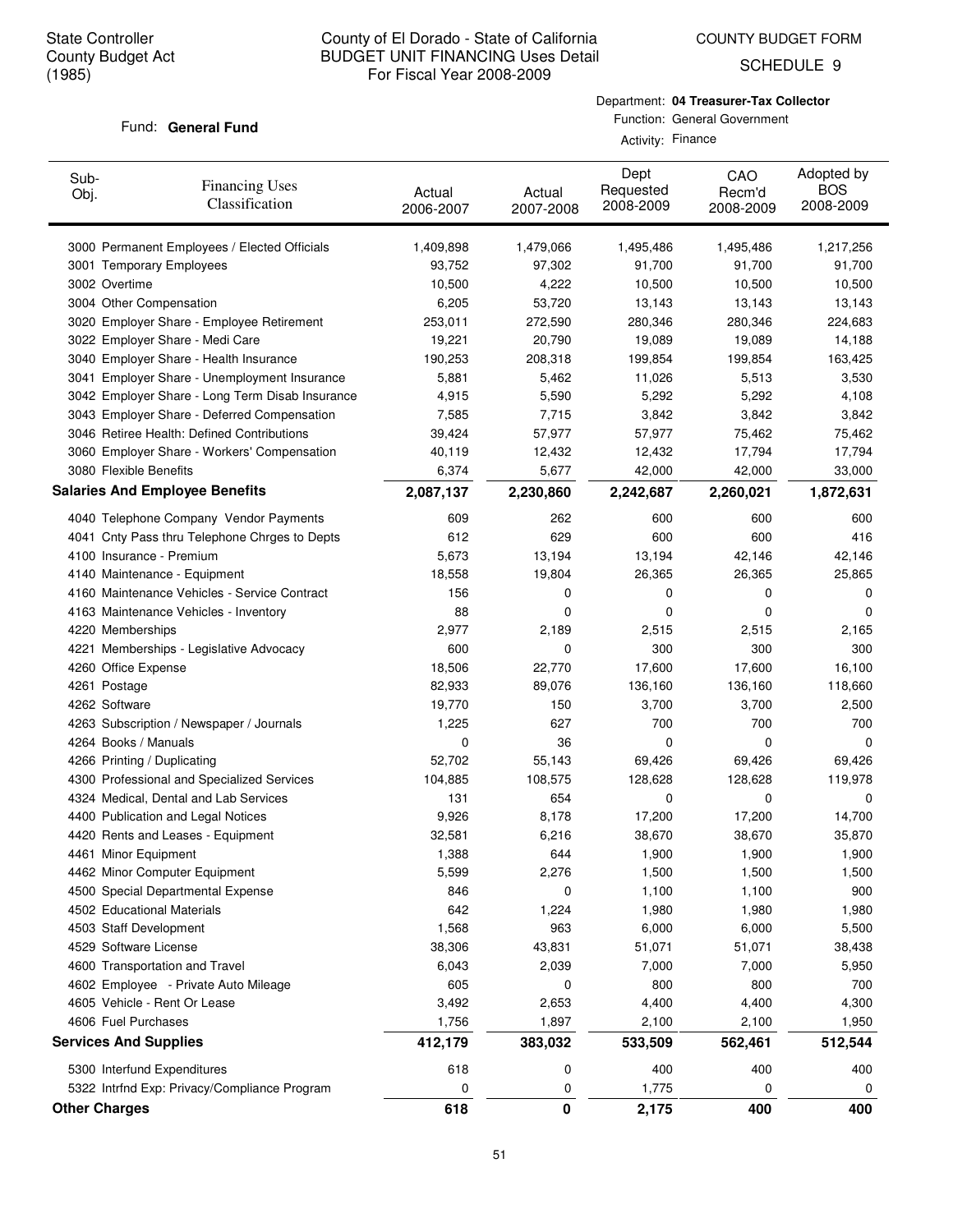COUNTY BUDGET FORM

SCHEDULE 9

#### Fund: General Fund

# Department: **04 Treasurer-Tax Collector**

Function: General Government Activity: Finance

| Sub-<br>Obj.                | <b>Financing Uses</b><br>Classification                                         | Actual<br>2006-2007 | Actual<br>2007-2008 | Dept<br>Requested<br>2008-2009 | CAO<br>Recm'd<br>2008-2009 | Adopted by<br><b>BOS</b><br>2008-2009 |
|-----------------------------|---------------------------------------------------------------------------------|---------------------|---------------------|--------------------------------|----------------------------|---------------------------------------|
|                             | 6040 Fixed Assets - Equipment                                                   | 20,769              | 0                   | 0                              | $\mathbf 0$                | $\Omega$                              |
|                             | 6042 Fixed Assets - Computer Sys Equipment                                      | 25,117              | 0                   | 0                              | 0                          | 0                                     |
| <b>Fixed Assets</b>         |                                                                                 | 45,886              | 0                   | 0                              | $\bf{0}$                   | 0                                     |
|                             | 7000 Operating Transfers Out                                                    | 4,285               | 4,240               | 4,500                          | 4,500                      | 4,500                                 |
| <b>Other Financing Uses</b> |                                                                                 | 4,285               | 4,240               | 4,500                          | 4,500                      | 4,500                                 |
| 7200 Intrafund Transfers    |                                                                                 | 181                 | 372                 | 350                            | 350                        | 350                                   |
|                             | 7201 Intrafund Transfers: Social Services                                       | $-2,398$            | 0                   | 0                              | $\Omega$                   | 0                                     |
|                             | 7210 Intrafnd Transfers: Collections                                            | $-9,398$            | 0                   | 0                              | $\Omega$                   | 0                                     |
|                             | 7220 Intrafnd: Telephone Equipment and Support                                  | 10,476              | 10,018              | 10,396                         | 10,396                     | 7,516                                 |
| 7223 Intrafnd: Mail Service |                                                                                 | 10,911              | 10,796              | 10,228                         | 10,028                     | 9,025                                 |
|                             | 7224 Intrafnd: Stores Support                                                   | 1,468               | 1,614               | 1,383                          | 2,345                      | 1,759                                 |
|                             | 7225 Intrafnd: Central Duplicating                                              | 11,516              | 9,771               | 11,491                         | 11,491                     | 10,691                                |
|                             | 7227 Intrafnd: Internal Data Processing                                         | 263,594             | 246,075             | 257,307                        | 257,307                    | 257,307                               |
| 7229 Intrafnd: PC Support   |                                                                                 | 2,740               | 1,247               | 4,524                          | 4,524                      | 4,050                                 |
| 7230 Intrafnd: IS Software  |                                                                                 | 147                 | 0                   | $\mathbf 0$                    | $\mathbf 0$                | 0                                     |
|                             | 7231 Intrafnd: IS Programming Support                                           | 17,940              | 69,363              | 61,000                         | 61,000                     | 61,000                                |
|                             | 7232 Intrafnd: Maint Bldg & Improvmnts                                          | 644                 | 673                 | 798                            | 798                        | 598                                   |
|                             | 7234 Intrafnd: Network Support                                                  | 34,445              | 41,907              | 46,284                         | 46,284                     | 39,672                                |
| <b>Intrafund Transfers</b>  |                                                                                 | 342,265             | 391,836             | 403,761                        | 404,523                    | 391,968                               |
|                             | 7350 Intrfnd Abatemnt: Only General Fund                                        | 0                   | 0                   | $-500$                         | $-500$                     | $-500$                                |
|                             | 7351 Intrfnd Abatemnt: Social Services                                          | 0                   | $-3,100$            | $-5,000$                       | $-5,000$                   | $-5,000$                              |
|                             | 7353 Intrfnd Abatemnt: Collections                                              | 0                   | $-6,652$            | $-10,100$                      | $-10,100$                  | 0                                     |
| <b>Intrafund Abatement</b>  |                                                                                 | $\mathbf 0$         | $-9,752$            | $-15,600$                      | $-15,600$                  | $-5,500$                              |
|                             | <b>Total Financing Uses</b>                                                     | 2,892,371           | 3,000,217           | 3,171,032                      | 3,216,305                  | 2,776,543                             |
|                             | Less Department Estimated Revenues                                              | 1,791,940           | 1,933,120           | 1,905,109                      | 1,905,109                  | 1,576,625                             |
|                             | <b>Department Use of Other General</b><br><b>Fund Sources (Net County Cost)</b> | 1,100,431           | 1,067,096           | 1,265,923                      | 1,311,196                  | 1,199,918                             |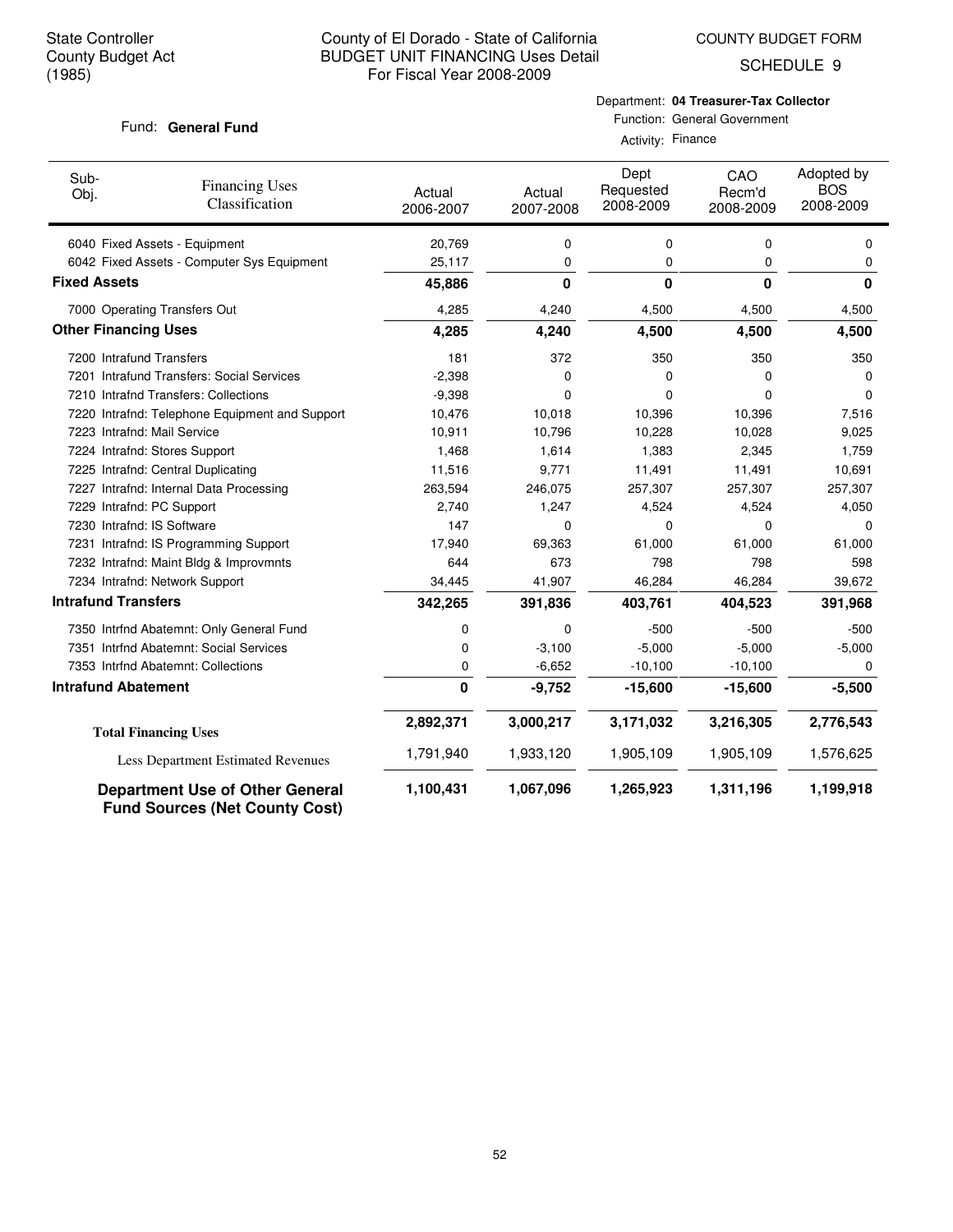COUNTY BUDGET FORM

SCHEDULE 9

#### Fund: General Fund

#### Department: **05 Assessor** Function: General Government

Activity: Finance

| Sub-<br>Obj. | <b>Financing Uses</b><br>Classification         | Actual<br>2006-2007 | Actual<br>2007-2008 | Dept<br>Requested<br>2008-2009 | CAO<br>Recm'd<br>2008-2009 | Adopted by<br><b>BOS</b><br>2008-2009 |
|--------------|-------------------------------------------------|---------------------|---------------------|--------------------------------|----------------------------|---------------------------------------|
|              | 3000 Permanent Employees / Elected Officials    | 2,402,933           | 2,419,059           | 2,466,027                      | 2,371,027                  | 2,371,027                             |
|              | 3001 Temporary Employees                        | 40,337              | 29,405              | 36,876                         | 36,876                     | 36,876                                |
|              | 3002 Overtime                                   | 0                   | 1,754               | 0                              | 0                          | 0                                     |
|              | 3004 Other Compensation                         | 9,369               | 62,922              | 7,060                          | 7,060                      | 7,060                                 |
|              | 3005 Tahoe Differential                         | 11,999              | 12,045              | 12,000                         | 12,000                     | 12,000                                |
|              | 3006 Bilingual Pay                              | 1,986               | 3,988               | 4,160                          | 4,160                      | 4,160                                 |
|              | 3020 Employer Share - Employee Retirement       | 458,570             | 462,633             | 487,263                        | 487,263                    | 487,263                               |
|              | 3022 Employer Share - Medi Care                 | 25,729              | 27,039              | 28,024                         | 28,024                     | 28,024                                |
|              | 3040 Employer Share - Health Insurance          | 421,896             | 407,926             | 422,476                        | 422,476                    | 422,476                               |
|              | 3041 Employer Share - Unemployment Insurance    | 8,194               | 7,595               | 18,441                         | 9,221                      | 9,221                                 |
|              | 3042 Employer Share - Long Term Disab Insurance | 8,652               | 9,167               | 8,851                          | 8,851                      | 8,851                                 |
|              | 3043 Employer Share - Deferred Compensation     | 8,789               | 8,951               | 8,727                          | 8,727                      | 8,727                                 |
|              | 3046 Retiree Health: Defined Contributions      | 70,802              | 98,114              | 98,114                         | 127,705                    | 127,705                               |
|              | 3060 Employer Share - Workers' Compensation     | 113,631             | 48,056              | 48,056                         | 49,893                     | 49,893                                |
|              | 3080 Flexible Benefits                          | 5,352               | 8,154               | 6,000                          | 6,000                      | 6,000                                 |
|              | <b>Salaries And Employee Benefits</b>           | 3,588,240           | 3,606,809           | 3,652,076                      | 3,579,284                  | 3,579,284                             |
|              | 4041 Cnty Pass thru Telephone Chrges to Depts   | 1,218               | 1,214               | 3,000                          | 3,000                      | 3,000                                 |
|              | 4100 Insurance - Premium                        | 8,416               | 18,908              | 18,908                         | 16,991                     | 16,991                                |
|              | 4140 Maintenance - Equipment                    | 800                 | 0                   | 800                            | 800                        | 800                                   |
|              | 4220 Memberships                                | 235                 | 195                 | 235                            | 235                        | 235                                   |
|              | 4221 Memberships - Legislative Advocacy         | 520                 | 520                 | 520                            | 520                        | 520                                   |
|              | 4260 Office Expense                             | 15,526              | 15,522              | 16,000                         | 16,000                     | 16,000                                |
|              | 4261 Postage                                    | 21,900              | 24,391              | 22,000                         | 22,000                     | 22,000                                |
|              | 4262 Software                                   | 6,002               | 779                 | 3,424                          | 3,424                      | 3,424                                 |
|              | 4263 Subscription / Newspaper / Journals        | 9,461               | 8,739               | 11,506                         | 11,506                     | 11,506                                |
|              | 4266 Printing / Duplicating                     | 6,346               | 7,721               | 11,000                         | 11,000                     | 11,000                                |
|              | 4300 Professional and Specialized Services      | 2,204               | 4,633               | 2,400                          | 2,400                      | 2,400                                 |
|              | 4337 Other Governmental Agencies                | 3,456               | 0                   | 6,000                          | 6,000                      | 6,000                                 |
|              | 4400 Publication and Legal Notices              | 0                   | 225                 | 0                              | 0                          | 0                                     |
|              | 4420 Rents and Leases - Equipment               | 10,609              | 8,442               | 11,862                         | 11,862                     | 11,862                                |
|              | 4440 Rents and Leases- Building/Improvements    | 450                 | 450                 | 0                              | 0                          | 0                                     |
|              | 4461 Minor Equipment                            | 6,571               | 1,349               | 2,000                          | 2,000                      | 2,000                                 |
|              | 4462 Minor Computer Equipment                   | 5,159               | 4,333               | 2,300                          | 2,300                      | 2,300                                 |
|              | 4500 Special Departmental Expense               | 70                  | 0                   | 0                              | 0                          | 0                                     |
|              | 4503 Staff Development                          | 2,064               | 818                 | 3,000                          | 3,000                      | 3,000                                 |
|              | 4505 SB 924 - Transportation and Travel         | 100                 | 0                   | 0                              | 0                          | 0                                     |
|              | 4529 Software License                           | 824                 | 14,713              | 4,062                          | 4,062                      | 4,062                                 |
|              | 4600 Transportation and Travel                  | 15,114              | 9,698               | 12,000                         | 12,000                     | 12,000                                |
|              | 4602 Employee - Private Auto Mileage            | 18,157              | 11,004              | 18,000                         | 18,000                     | 18,000                                |
|              | 4605 Vehicle - Rent Or Lease                    | 5,421               | 4,048               | 6,000                          | 6,000                      | 6,000                                 |
|              | 4606 Fuel Purchases                             | 2,360               | 2,114               | 3,639                          | 3,639                      | 3,639                                 |
|              | <b>Services And Supplies</b>                    | 142,983             | 139,817             | 158,656                        | 156,739                    | 156,739                               |
|              | 5300 Interfund Expenditures                     | 237                 | 20                  | 2,000                          | 2,000                      | 2,000                                 |
|              | 5322 Intrfnd Exp: Privacy/Compliance Program    | 0                   | 0                   | 3,110                          | 0                          | 0                                     |
|              | <b>Other Charges</b>                            | 237                 | 20                  | 5,110                          | 2,000                      | 2,000                                 |
|              | 6042 Fixed Assets - Computer Sys Equipment      | 1,608               | 0                   | 0                              | 0                          | 0                                     |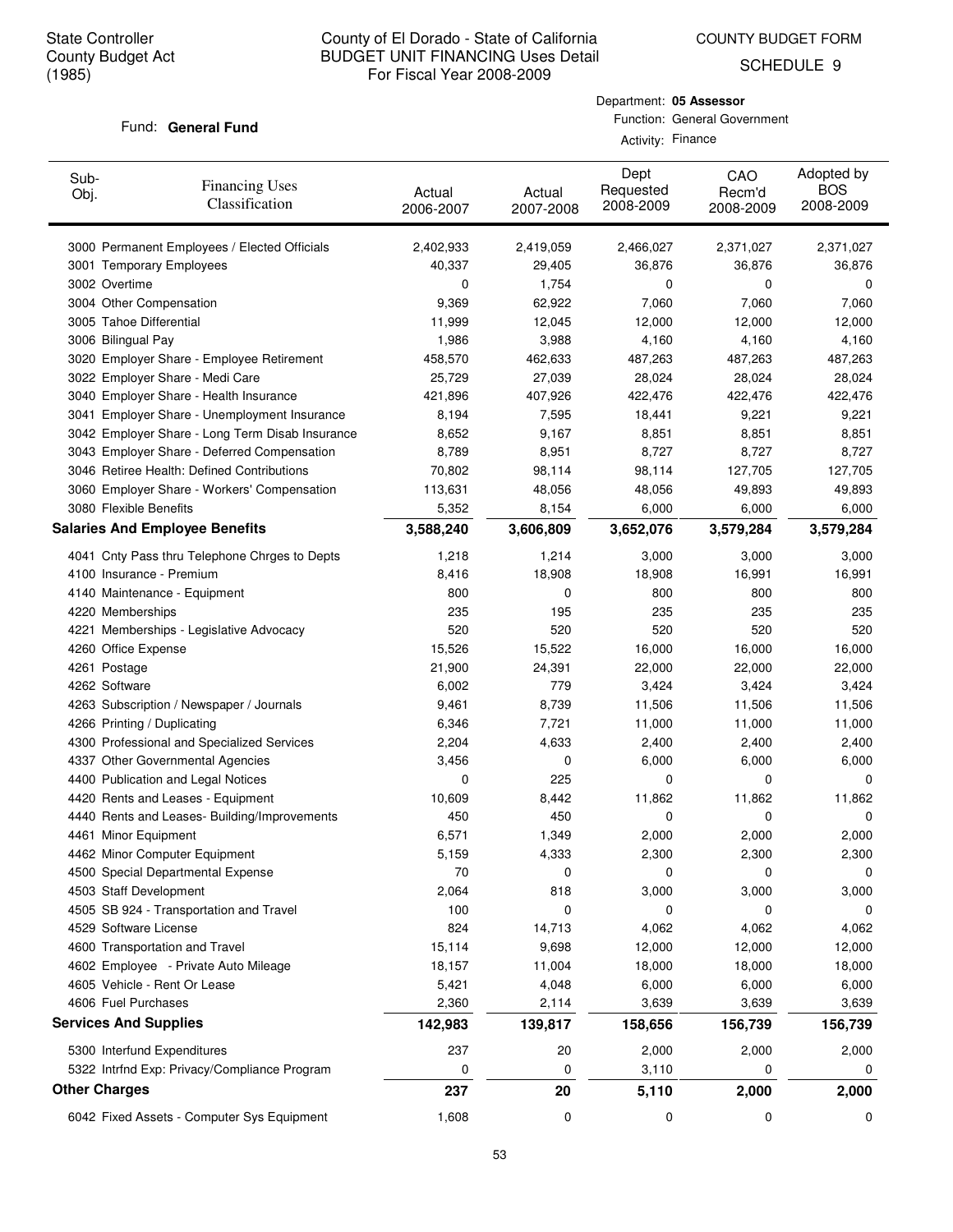COUNTY BUDGET FORM

SCHEDULE 9

#### Fund: General Fund

| Activity: Finance |
|-------------------|
|-------------------|

| Sub-<br>Obj.               | <b>Financing Uses</b><br>Classification                                         | Actual<br>2006-2007 | Actual<br>2007-2008 | Dept<br>Requested<br>2008-2009 | CAO<br>Recm'd<br>2008-2009 | Adopted by<br><b>BOS</b><br>2008-2009 |
|----------------------------|---------------------------------------------------------------------------------|---------------------|---------------------|--------------------------------|----------------------------|---------------------------------------|
| <b>Fixed Assets</b>        |                                                                                 | 1,608               | 0                   | 0                              | 0                          | 0                                     |
| 7200 Intrafund Transfers   |                                                                                 | 80,540              | 94,369              | 95,780                         | 95,780                     | 95,780                                |
| 7220                       | Intrafnd: Telephone Equipment and Support                                       | 12,766              | 11,989              | 15,500                         | 15,500                     | 15,500                                |
|                            | 7223 Intrafnd: Mail Service                                                     | 4,001               | 5,639               | 5,639                          | 3,818                      | 3,818                                 |
|                            | 7224 Intrafnd: Stores Support                                                   | 1,279               | 1,913               | 1,913                          | 1,563                      | 1,563                                 |
|                            | 7225 Intrafnd: Central Duplicating                                              | 4,443               | 1,734               | 5,700                          | 5,700                      | 5,700                                 |
|                            | 7227 Intrafnd: Internal Data Processing                                         | 269,945             | 260,470             | 260,470                        | 239,731                    | 239,731                               |
|                            | 7229 Intrafnd: PC Support                                                       | 220                 | 517                 | 2,400                          | 2,400                      | 2,400                                 |
| 7231                       | Intrafnd: IS Programming Support                                                | 0                   | 7,017               | 5,000                          | 5,000                      | 5,000                                 |
|                            | 7232 Intrafnd: Maint Bldg & Improvmnts                                          | 263                 | 174                 | 250                            | 250                        | 250                                   |
|                            | 7234 Intrafnd: Network Support                                                  | 45,639              | 53,880              | 53,880                         | 59,783                     | 59,783                                |
| <b>Intrafund Transfers</b> |                                                                                 | 419,097             | 437,702             | 446,532                        | 429,525                    | 429,525                               |
|                            | <b>Total Financing Uses</b>                                                     | 4,152,165           | 4,184,348           | 4,262,374                      | 4,167,548                  | 4,167,548                             |
|                            | Less Department Estimated Revenues                                              | 815,382             | 649,996             | 483,760                        | 483,760                    | 483,760                               |
|                            | <b>Department Use of Other General</b><br><b>Fund Sources (Net County Cost)</b> | 3,336,783           | 3,534,352           | 3,778,614                      | 3,683,788                  | 3,683,788                             |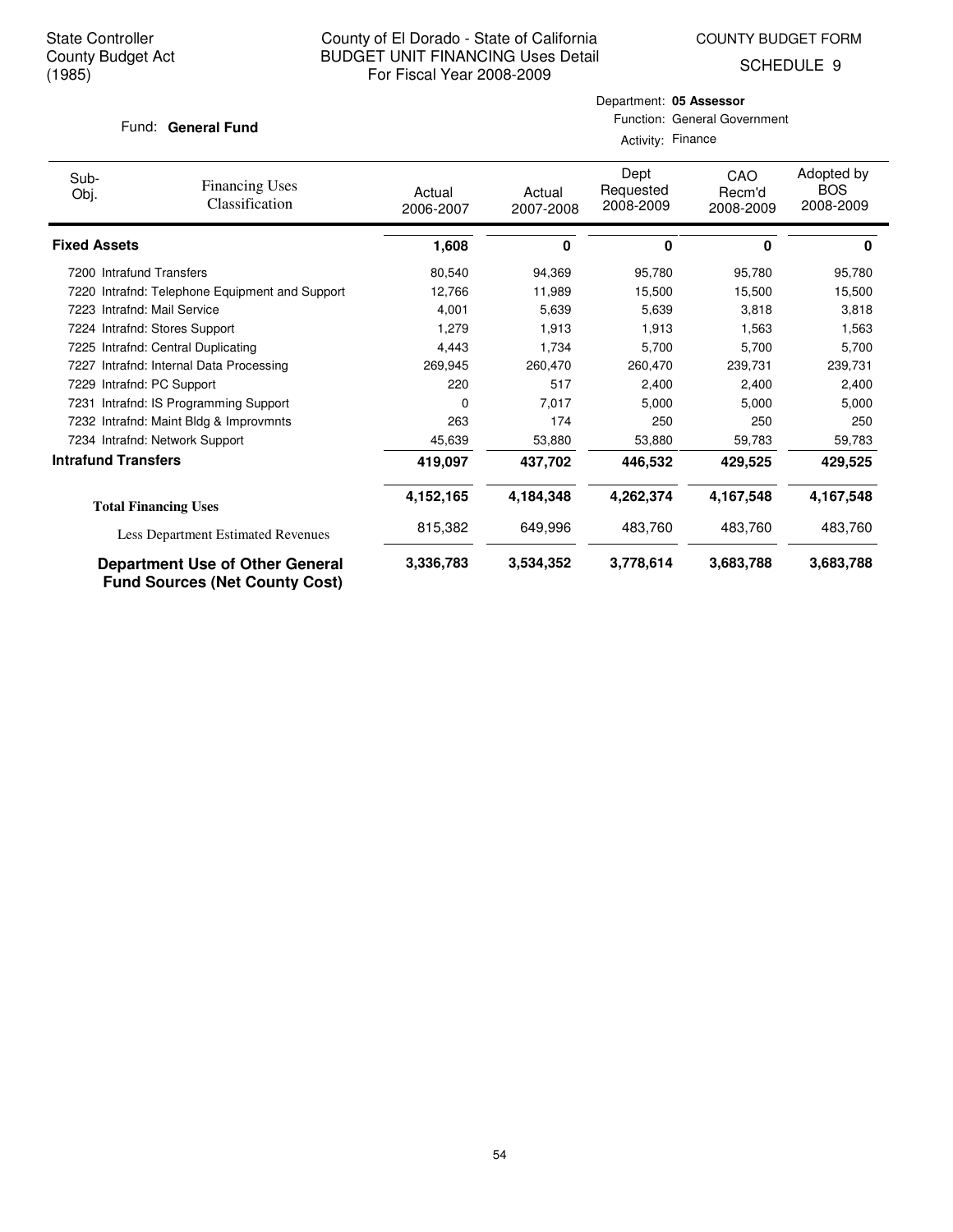SCHEDULE 9

#### Fund: General Fund

| Department: 07 County Counsel |
|-------------------------------|
| Function: General Government  |

Activity: Counsel

| Sub-<br>Obj.         | <b>Financing Uses</b><br>Classification         | Actual<br>2006-2007 | Actual<br>2007-2008 | Dept<br>Requested<br>2008-2009 | CAO<br>Recm'd<br>2008-2009 | Adopted by<br><b>BOS</b><br>2008-2009 |
|----------------------|-------------------------------------------------|---------------------|---------------------|--------------------------------|----------------------------|---------------------------------------|
|                      | 3000 Permanent Employees / Elected Officials    | 1,465,015           | 1,558,836           | 1,691,901                      | 1,691,901                  | 1,691,901                             |
|                      | 3001 Temporary Employees                        | 7,160               | 0                   | 0                              | 0                          | 0                                     |
| 3002 Overtime        |                                                 | 0                   | 136                 | 0                              | 0                          | 0                                     |
|                      | 3004 Other Compensation                         | 33,967              | 56,621              | 49,203                         | 49,203                     | 49,203                                |
|                      | 3020 Employer Share - Employee Retirement       | 265,824             | 278,811             | 315,545                        | 315,545                    | 315,545                               |
|                      | 3022 Employer Share - Medi Care                 | 22,505              | 24,127              | 25,228                         | 25,228                     | 25,228                                |
|                      | 3040 Employer Share - Health Insurance          | 143,926             | 152,986             | 202,572                        | 202,572                    | 202,572                               |
|                      | 3041 Employer Share - Unemployment Insurance    | 3,127               | 3,325               | 12,929                         | 6,465                      | 6,465                                 |
|                      | 3042 Employer Share - Long Term Disab Insurance | 6,632               | 6,636               | 6,393                          | 6,393                      | 6,393                                 |
|                      | 3043 Employer Share - Deferred Compensation     | 19,012              | 19,915              | 23,400                         | 23,400                     | 23,400                                |
|                      | 3046 Retiree Health: Defined Contributions      | 28,964              | 42,369              | 42,369                         | 55,145                     | 55,145                                |
|                      | 3060 Employer Share - Workers' Compensation     | 22,179              | 7,806               | 7,806                          | 16,076                     | 16,076                                |
|                      | 3080 Flexible Benefits                          | 36,385              | 44,514              | 39,000                         | 39,000                     | 39,000                                |
|                      | <b>Salaries And Employee Benefits</b>           | 2,054,696           | 2,196,084           | 2,416,346                      | 2,430,928                  | 2,430,928                             |
|                      | 4041 Cnty Pass thru Telephone Chrges to Depts   | 220                 | 225                 | 464                            | 464                        | 464                                   |
|                      | 4100 Insurance - Premium                        | 5,342               | 3,466               | 3,466                          | 5,783                      | 5,783                                 |
|                      | 4141 Maintenance - Office Equipment             | 0                   | 0                   | 285                            | 285                        | 285                                   |
|                      | 4220 Memberships                                | 8,438               | 9,111               | 10,390                         | 10,390                     | 10,390                                |
|                      | 4221 Memberships - Legislative Advocacy         | 1,833               | 0                   | 1,933                          | 1,933                      | 1,933                                 |
|                      | 4260 Office Expense                             | 11,161              | 9,190               | 12,000                         | 12,000                     | 12,000                                |
| 4261 Postage         |                                                 | 2,701               | 2,286               | 2,817                          | 2,817                      | 2,817                                 |
|                      | 4263 Subscription / Newspaper / Journals        | 8,120               | 7,535               | 10,447                         | 10,447                     | 10,447                                |
| 4265 Law Books       |                                                 | 52,037              | 57,670              | 72,288                         | 72,288                     | 72,288                                |
|                      | 4266 Printing / Duplicating                     | 0                   | 0                   | 1,500                          | 1,500                      | 1,500                                 |
|                      | 4300 Professional and Specialized Services      | 4,462               | 16,883              | 29,622                         | 29,622                     | 29,622                                |
|                      | 4315 Contract Legal Attorney                    | 402,623             | 129,931             | 130,000                        | 130,000                    | 130,000                               |
|                      | 4320 Verbatim Report - Transcription            | 0                   | 218                 | 0                              | 0                          | 0                                     |
|                      | 4325 AB75 - Hospital                            | 0                   | 0                   | 130                            | 130                        | 130                                   |
|                      | 4353 CEQA Litigation Services                   | 0                   | 9,470               | 0                              | 0                          | 0                                     |
|                      | 4400 Publication and Legal Notices              | 6,699               | 2,205               | 3,000                          | 3,000                      | 3,000                                 |
|                      | 4420 Rents and Leases - Equipment               | 14,310              | 14,310              | 16,140                         | 16,140                     | 16,140                                |
|                      | 4440 Rents and Leases- Building/Improvements    | 504                 | 576                 | 720                            | 720                        | 720                                   |
|                      | 4461 Minor Equipment                            | 3,843               | 6,568               | 0                              | 0                          | 0                                     |
|                      | 4500 Special Departmental Expense               | 1,235               | 835                 | 3,000                          | 3,000                      | 3,000                                 |
|                      | 4503 Staff Development                          | 4,870               | 6,590               | 7,020                          | 7,020                      | 7,020                                 |
|                      | 4529 Software License                           | 3,941               | 3,350               | 5,284                          | 5,284                      | 5,284                                 |
|                      | 4600 Transportation and Travel                  | 8,830               | 7,188               | 15,300                         | 15,300                     | 15,300                                |
|                      | 4602 Employee - Private Auto Mileage            | 12,836              | 12,354              | 14,400                         | 14,400                     | 14,400                                |
|                      | 4605 Vehicle - Rent Or Lease                    | 151                 | 153                 | 600                            | 600                        | 600                                   |
|                      | 4606 Fuel Purchases                             | 60                  | 82                  | 300                            | 300                        | 300                                   |
|                      | <b>Services And Supplies</b>                    | 554,217             | 300,197             | 341,106                        | 343,423                    | 343,423                               |
|                      | 5300 Interfund Expenditures                     | 240                 | 0                   | 80                             | 80                         | 80                                    |
| <b>Other Charges</b> |                                                 | 240                 | 0                   | 80                             | 80                         | 80                                    |
|                      | 6040 Fixed Assets - Equipment                   | 2,551               | 0                   | 0                              | 0                          | 0                                     |
|                      | 6042 Fixed Assets - Computer Sys Equipment      | 35,328              | 0                   | 0                              | 0                          | 0                                     |
| <b>Fixed Assets</b>  |                                                 | 37,879              | 0                   | 0                              | 0                          | 0                                     |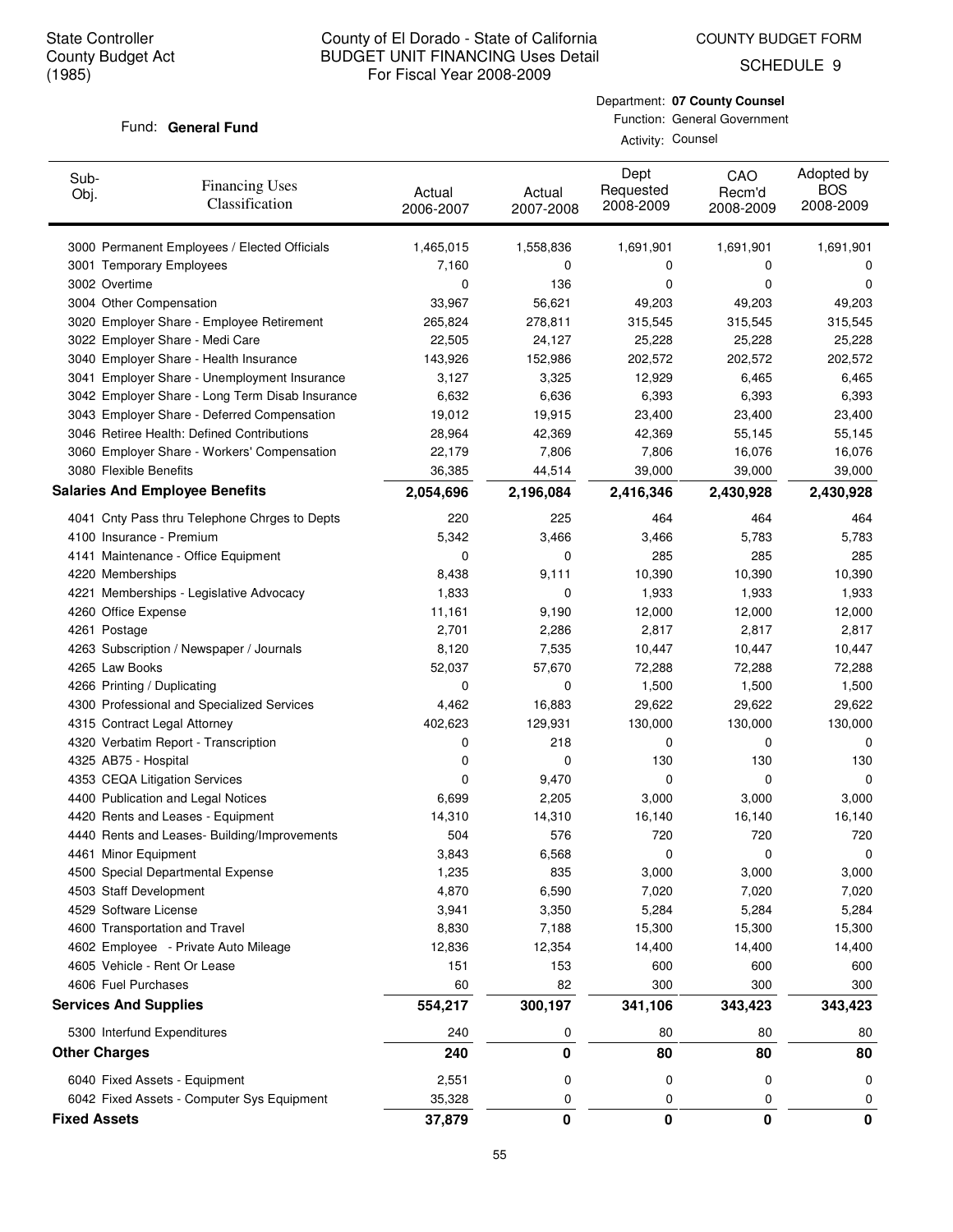COUNTY BUDGET FORM

SCHEDULE 9

#### Fund: General Fund

Department: **07 County Counsel** Function: General Government

Activity: Counsel

| Sub-<br>Obj.               | <b>Financing Uses</b><br>Classification                                         | Actual<br>2006-2007 | Actual<br>2007-2008 | Dept<br>Requested<br>2008-2009 | CAO<br>Recm'd<br>2008-2009 | Adopted by<br><b>BOS</b><br>2008-2009 |
|----------------------------|---------------------------------------------------------------------------------|---------------------|---------------------|--------------------------------|----------------------------|---------------------------------------|
| 7200 Intrafund Transfers   |                                                                                 | $-19,291$           | 0                   | 0                              | $\Omega$                   | $\Omega$                              |
|                            | 7220 Intrafnd: Telephone Equipment and Support                                  | 8,101               | 7,924               | 13,078                         | 13,078                     | 13,078                                |
|                            | 7223 Intrafnd: Mail Service                                                     | 1,838               | 3,065               | 3,065                          | 2,699                      | 2,699                                 |
|                            | 7224 Intrafnd: Stores Support                                                   | 1,137               | 1,375               | 1,375                          | 1,173                      | 1,173                                 |
|                            | 7225 Intrafnd: Central Duplicating                                              | 48                  | 14                  | 1,000                          | 1,000                      | 1,000                                 |
|                            | 7227 Intrafnd: Internal Data Processing                                         | 5,278               | 4,746               | 4,746                          | 5,214                      | 5,214                                 |
|                            | 7229 Intrafnd: PC Support                                                       | 1,790               | 521                 | 4,800                          | 4,800                      | 4,800                                 |
|                            | 7231 Intrafnd: IS Programming Support                                           | 0                   | 0                   | 1,500                          | 1,500                      | 1,500                                 |
|                            | 7232 Intrafnd: Maint Bldg & Improvmnts                                          | 3,033               | 114                 | 600                            | 600                        | 600                                   |
|                            | 7234 Intrafnd: Network Support                                                  | 15,500              | 17,960              | 17,960                         | 19,836                     | 19,836                                |
| <b>Intrafund Transfers</b> |                                                                                 | 17,434              | 35,718              | 48,124                         | 49,900                     | 49,900                                |
|                            | 7350 Intrfnd Abatemnt: Only General Fund                                        | 0                   | $-51,970$           | 0                              | 0                          | 0                                     |
| <b>Intrafund Abatement</b> |                                                                                 | 0                   | $-51,970$           | 0                              | 0                          | 0                                     |
|                            | <b>Total Financing Uses</b>                                                     | 2,664,466           | 2,480,029           | 2,805,656                      | 2,824,331                  | 2,824,331                             |
|                            | Less Department Estimated Revenues                                              | 656,559             | 646,312             | 530,800                        | 530,800                    | 571,966                               |
|                            | <b>Department Use of Other General</b><br><b>Fund Sources (Net County Cost)</b> | 2,007,907           | 1,833,717           | 2,274,856                      | 2,293,531                  | 2,252,365                             |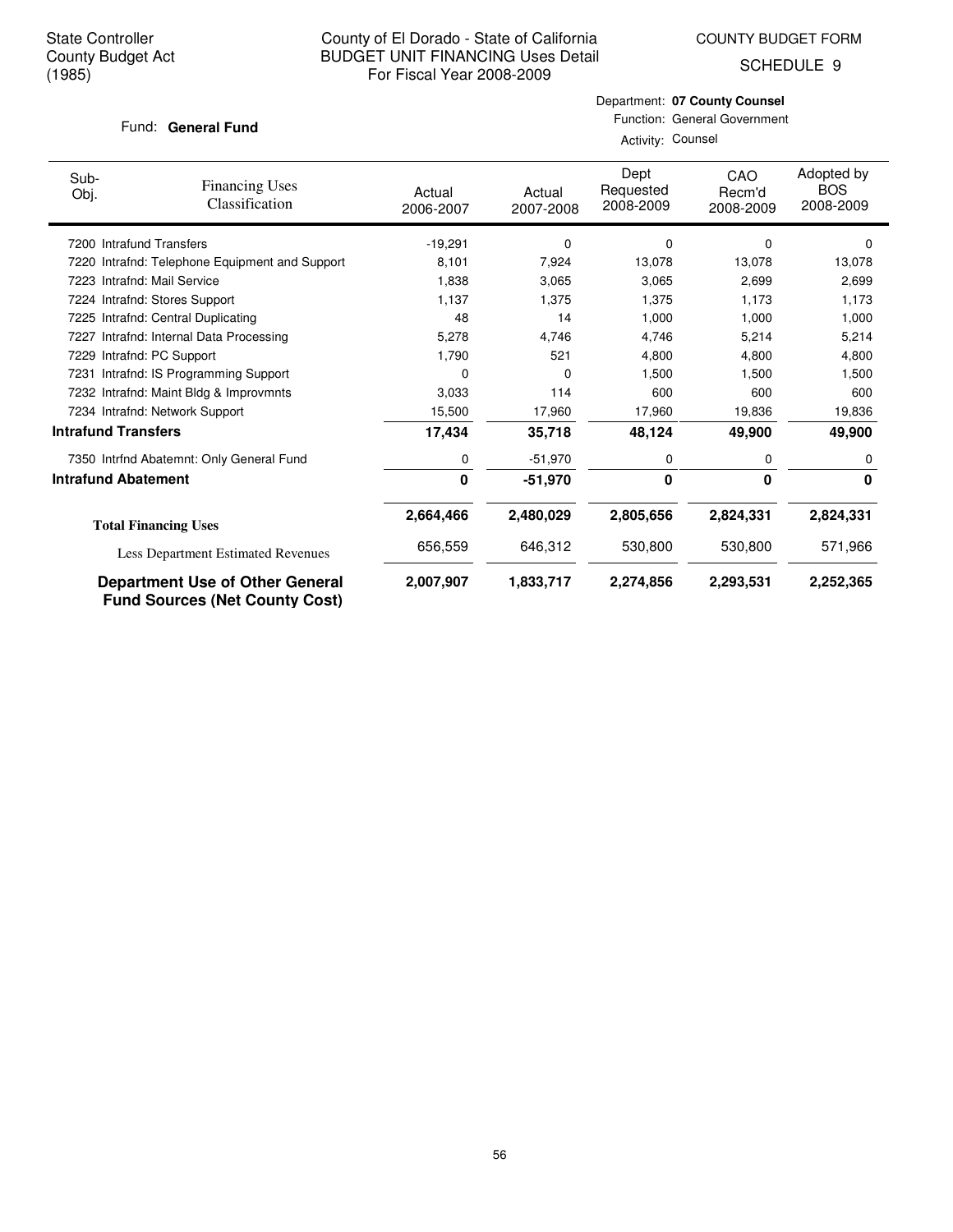COUNTY BUDGET FORM

SCHEDULE 9

#### Fund: General Fund

Department: **08 Human Resources** Function: General Government

Activity: Personnel

| Sub-<br>Obj. | <b>Financing Uses</b><br>Classification         | Actual<br>2006-2007 | Actual<br>2007-2008 | Dept<br>Requested<br>2008-2009 | CAO<br>Recm'd<br>2008-2009 | Adopted by<br><b>BOS</b><br>2008-2009 |
|--------------|-------------------------------------------------|---------------------|---------------------|--------------------------------|----------------------------|---------------------------------------|
|              | 3000 Permanent Employees / Elected Officials    | 0                   | 624,891             | 626,008                        | 626,008                    | 626,008                               |
|              | 3002 Overtime                                   | 0                   | 79                  | 0                              | 0                          | 0                                     |
|              | 3004 Other Compensation                         | 0                   | 5,149               | 5,500                          | 5,500                      | 5,500                                 |
|              | 3006 Bilingual Pay                              | 0                   | 1,568               | 2,080                          | 2,080                      | 2,080                                 |
|              | 3020 Employer Share - Employee Retirement       | 0                   | 117,055             | 121,546                        | 121,546                    | 121,546                               |
|              | 3022 Employer Share - Medi Care                 | 0                   | 9,344               | 9,022                          | 9,022                      | 9,022                                 |
|              | 3040 Employer Share - Health Insurance          | 0                   | 108,561             | 65,034                         | 65,034                     | 65,034                                |
|              | 3041 Employer Share - Unemployment Insurance    | 0                   | 2,110               | 4,695                          | 2,345                      | 2,345                                 |
|              | 3042 Employer Share - Long Term Disab Insurance | 0                   | 2,587               | 2,254                          | 2,254                      | 2,254                                 |
|              | 3043 Employer Share - Deferred Compensation     | 0                   | 1,600               | 4,324                          | 4,324                      | 4,324                                 |
|              | 3046 Retiree Health: Defined Contributions      | 0                   | 25,820              | 32,914                         | 32,914                     | 32,914                                |
|              | 3060 Employer Share - Workers' Compensation     | 0                   | 5,580               | 4,372                          | 4,372                      | 4,372                                 |
|              | 3080 Flexible Benefits                          | 0                   | 16,218              | 58,500                         | 58,500                     | 58,500                                |
|              | <b>Salaries And Employee Benefits</b>           | 0                   | 920,562             | 936,248                        | 933,898                    | 933,898                               |
|              | 4041 Cnty Pass thru Telephone Chrges to Depts   | 0                   | 272                 | 1,000                          | 1,000                      | 1,000                                 |
|              | 4060 Food and Food Products                     | 0                   | 0                   | 1,500                          | 1,500                      | 1,500                                 |
|              | 4080 Household Expense                          | 0                   | 0                   | 200                            | 200                        | 200                                   |
|              | 4100 Insurance - Premium                        | 0                   | 1,924               | 5,589                          | 5,589                      | 5,589                                 |
|              | 4141 Maintenance - Office Equipment             | 0                   | 0                   | 400                            | 400                        | 400                                   |
|              | 4220 Memberships                                | 0                   | 2,315               | 7,895                          | 7,895                      | 7,895                                 |
|              | 4260 Office Expense                             | 0                   | 3,596               | 4,000                          | 4,000                      | 4,000                                 |
|              | 4261 Postage                                    | 0                   | 639                 | 1,000                          | 1,000                      | 1,000                                 |
|              | 4263 Subscription / Newspaper / Journals        | 0                   | 1,688               | 1,820                          | 1,820                      | 1,820                                 |
|              | 4264 Books / Manuals                            | 0                   | 0                   | 1,000                          | 1,000                      | 1,000                                 |
|              | 4300 Professional and Specialized Services      | 0                   | 58,102              | 175,000                        | 95,000                     | 80,000                                |
|              | 4400 Publication and Legal Notices              | 0                   | 29,737              | 40,000                         | 40,000                     | 25,000                                |
|              | 4420 Rents and Leases - Equipment               | 0                   | 3,145               | 4,000                          | 4,000                      | 4,000                                 |
|              | 4461 Minor Equipment                            | 0                   | 599                 | 1,000                          | 1,000                      | 1,000                                 |
|              | 4500 Special Departmental Expense               | 0                   | 9,660               | 0                              | 0                          | 0                                     |
|              | 4502 Educational Materials                      | 0                   | 253                 | 700                            | 700                        | 700                                   |
|              | 4503 Staff Development                          | 0                   | 1,806               | 5,000                          | 5,000                      | 5,000                                 |
|              | 4529 Software License                           | 0                   | 2,131               | 2,135                          | 2,135                      | 2,135                                 |
|              | 4600 Transportation and Travel                  | 0                   | 1,386               | 2,800                          | 2,800                      | 2,800                                 |
|              | 4602 Employee - Private Auto Mileage            | 0                   | 2,188               | 2,500                          | 2,500                      | 2,500                                 |
|              | 4605 Vehicle - Rent Or Lease                    | 0                   | 499                 | 900                            | 900                        | 900                                   |
|              | 4606 Fuel Purchases                             | 0                   | 195                 | 1,050                          | 1,050                      | 1,050                                 |
|              | <b>Services And Supplies</b>                    | 0                   | 120,133             | 259,489                        | 179,489                    | 149,489                               |
|              | 5300 Interfund Expenditures                     | 0                   | 155                 | 0                              | 0                          | 0                                     |
|              | 5316 Intrfnd Exp: IS Software Training          | 0                   | 75                  | 0                              | 0                          | 0                                     |
|              | 5322 Intrfnd Exp: Privacy/Compliance Program    | 0                   | 0                   | 699                            | 0                          | 0                                     |
|              | <b>Other Charges</b>                            | 0                   | 230                 | 699                            | 0                          | 0                                     |
|              | 7200 Intrafund Transfers                        | 0                   | 25                  | 0                              | 0                          | 0                                     |
|              | 7220 Intrafnd: Telephone Equipment and Support  | 0                   | 8,343               | 7,200                          | 7,200                      | 7,200                                 |
|              | 7223 Intrafnd: Mail Service                     | 0                   | 1,245               | 1,291                          | 1,291                      | 1,291                                 |
|              | 7224 Intrafnd: Stores Support                   | 0                   | 777                 | 503                            | 503                        | 503                                   |
|              | 7225 Intrafnd: Central Duplicating              | 0                   | 1,700               | 2,500                          | 2,500                      | 2,500                                 |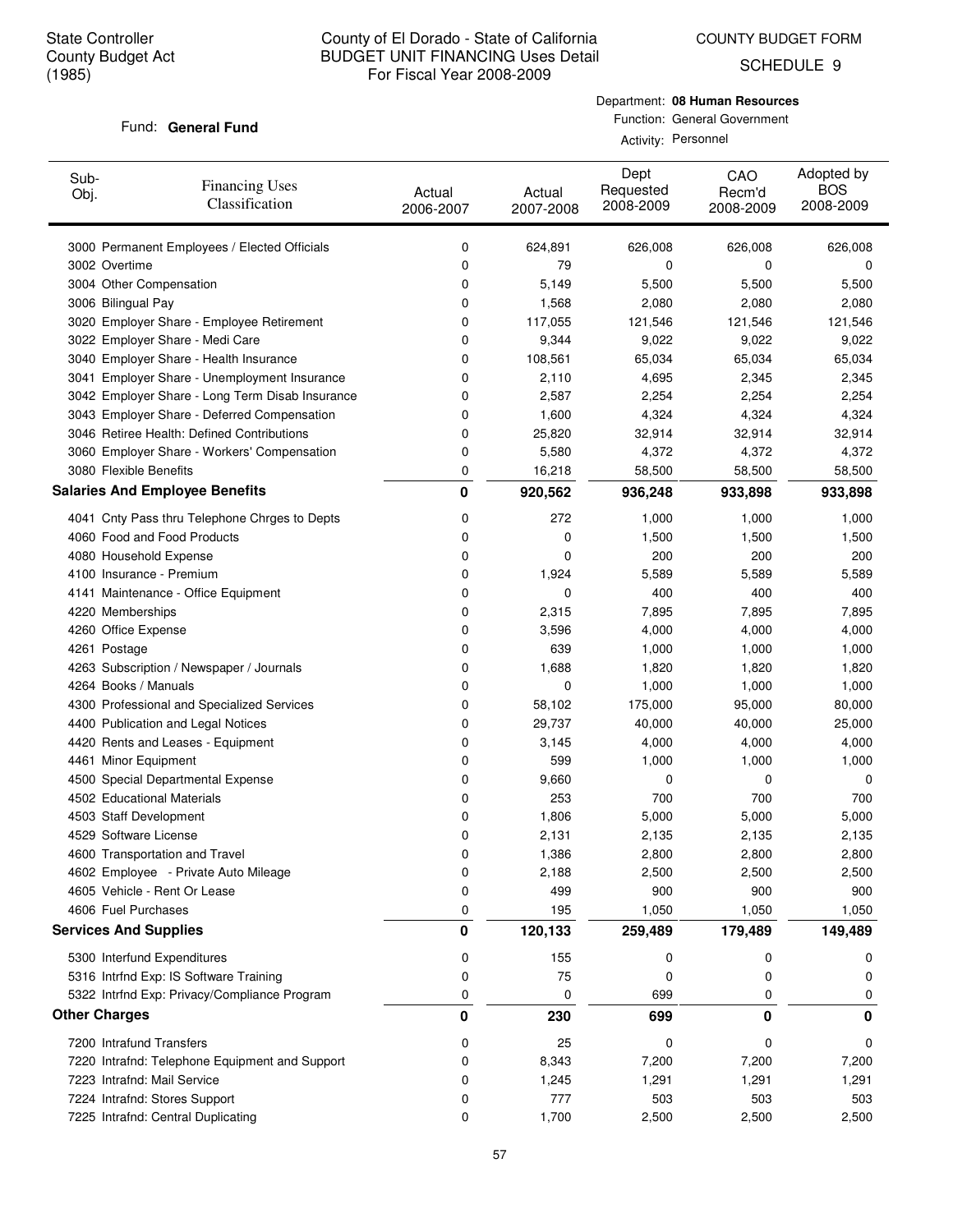Department: **08 Human Resources**

SCHEDULE 9

|                            | Fund: General Fund                                                              |                     | Function: General Government<br>Activity: Personnel |                                |                                   |                                       |  |  |
|----------------------------|---------------------------------------------------------------------------------|---------------------|-----------------------------------------------------|--------------------------------|-----------------------------------|---------------------------------------|--|--|
| Sub-<br>Obj.               | <b>Financing Uses</b><br>Classification                                         | Actual<br>2006-2007 | Actual<br>2007-2008                                 | Dept<br>Requested<br>2008-2009 | <b>CAO</b><br>Recm'd<br>2008-2009 | Adopted by<br><b>BOS</b><br>2008-2009 |  |  |
| 7227                       | Intrafnd: Internal Data Processing                                              |                     | 2,778                                               | 3,026                          | 3,026                             | 3,026                                 |  |  |
|                            | 7229 Intrafnd: PC Support                                                       | 0                   | 1,216                                               | 1,500                          | 1,500                             | 1,500                                 |  |  |
|                            | 7231 Intrafnd: IS Programming Support                                           | 0                   | 765                                                 | 1,000                          | 1,000                             | 1,000                                 |  |  |
|                            | 7232 Intrafnd: Maint Bldg & Improvmnts                                          | 0                   | 583                                                 | 500                            | 500                               | 500                                   |  |  |
|                            | 7234 Intrafnd: Network Support                                                  | 0                   | 12,971                                              | 14,326                         | 14,326                            | 14,326                                |  |  |
| <b>Intrafund Transfers</b> |                                                                                 | 0                   | 30,401                                              | 31,846                         | 31,846                            | 31,846                                |  |  |
|                            | <b>Total Financing Uses</b>                                                     | 0                   | 1,071,326                                           | 1,228,282                      | 1,145,233                         | 1,115,233                             |  |  |
|                            | <b>Less Department Estimated Revenues</b>                                       | 0                   | $-538$                                              | 0                              | 0                                 | 21,971                                |  |  |
|                            | <b>Department Use of Other General</b><br><b>Fund Sources (Net County Cost)</b> | 0                   | 1,071,864                                           | 1,228,282                      | 1,145,233                         | 1,093,262                             |  |  |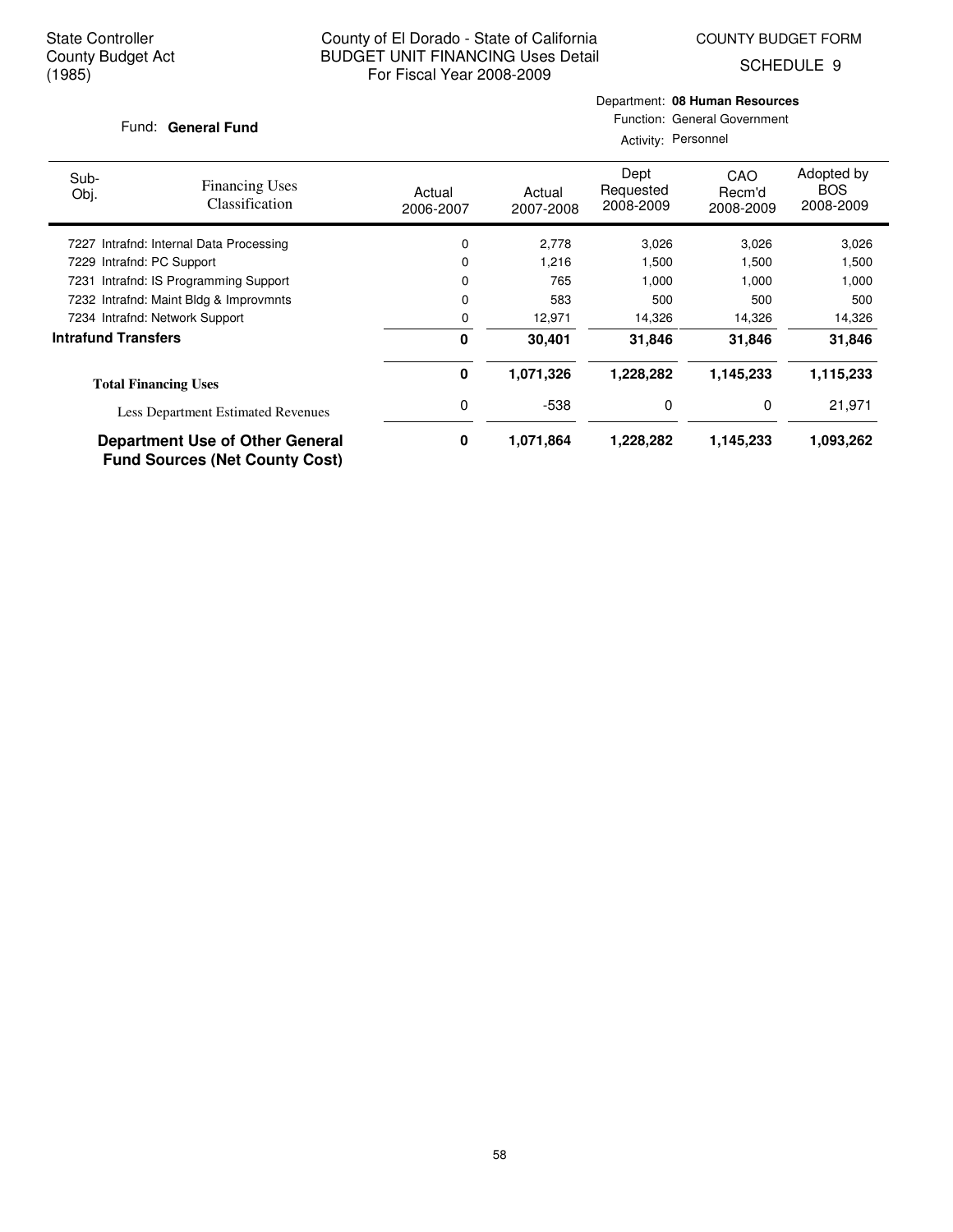COUNTY BUDGET FORM

SCHEDULE 9

#### Fund: General Fund

Department: **10 Information Technologies**

Function: General Government Activity: Other General

| Sub-<br>Obj. | <b>Financing Uses</b><br>Classification         | Actual<br>2006-2007 | Actual<br>2007-2008 | Dept<br>Requested<br>2008-2009 | CAO<br>Recm'd<br>2008-2009 | Adopted by<br><b>BOS</b><br>2008-2009 |
|--------------|-------------------------------------------------|---------------------|---------------------|--------------------------------|----------------------------|---------------------------------------|
|              | 3000 Permanent Employees / Elected Officials    | 0                   | 3,209,508           | 3,466,144                      | 3,299,127                  | 3,299,127                             |
|              | 3001 Temporary Employees                        | 0                   | 46,508              | 175,000                        | 145,000                    | 145,000                               |
|              | 3002 Overtime                                   | 0                   | 40,794              | 30,000                         | 30,000                     | 30,000                                |
|              | 3003 Standby Pay                                | 0                   | 15,613              | 16,200                         | 16,200                     | 16,200                                |
|              | 3004 Other Compensation                         | 0                   | 48,142              | 5,000                          | 5,000                      | 5,000                                 |
|              | 3020 Employer Share - Employee Retirement       | 0                   | 601,669             | 677,038                        | 663,635                    | 663,635                               |
|              | 3022 Employer Share - Medi Care                 | 0                   | 45,007              | 47,976                         | 47,039                     | 47,039                                |
|              | 3040 Employer Share - Health Insurance          | 0                   | 423,631             | 453,925                        | 437,525                    | 437,525                               |
|              | 3041 Employer Share - Unemployment Insurance    | 0                   | 7,958               | 25,996                         | 12,999                     | 12,999                                |
|              | 3042 Employer Share - Long Term Disab Insurance | 0                   | 11,593              | 12,478                         | 12,237                     | 12,237                                |
|              | 3043 Employer Share - Deferred Compensation     | 0                   | 1,600               | 2,774                          | 2,774                      | 2,774                                 |
|              | 3046 Retiree Health: Defined Contributions      | 0                   | 93,655              | 99,951                         | 133,510                    | 133,510                               |
|              | 3060 Employer Share - Workers' Compensation     | 0                   | 20,265              | 26,312                         | 31,548                     | 31,548                                |
|              | 3080 Flexible Benefits                          | 0                   | 6,130               | 30,000                         | 30,000                     | 30,000                                |
|              | <b>Salaries And Employee Benefits</b>           | 0                   | 4,572,071           | 5,068,794                      | 4,866,594                  | 4,866,594                             |
|              | 4020 Clothing and Personal Supplies             | 0                   | 0                   | 1,000                          | 1,000                      | 1,000                                 |
|              | 4040 Telephone Company Vendor Payments          | 0                   | 1,009,798           | 1,020,663                      | 1,020,663                  | 1,020,663                             |
|              | 4041 Cnty Pass thru Telephone Chrges to Depts   | 0                   | $-77,499$           | $-87,357$                      | $-87,357$                  | $-87,357$                             |
|              | 4083 Household Expense - Laundry                | 0                   | 0                   | 960                            | 960                        | 960                                   |
|              | 4086 Household Expense - Janitorial/Custodial   | 0                   | 4,707               | 7,000                          | 7,000                      | 7,000                                 |
|              | 4100 Insurance - Premium                        | 0                   | 7,681               | 8,625                          | 20,335                     | 20,335                                |
|              | 4140 Maintenance - Equipment                    | 0                   | 161,890             | 273,818                        | 252,818                    | 264,957                               |
|              | 4142 Maintenance - Telephone / Radio            | 0                   | 89,618              | 132,500                        | 132,500                    | 132,500                               |
|              | 4143 Maintenance - Service Contracts            | 0                   | 4,408               | 0                              | 0                          | 0                                     |
|              | 4180 Maintenance - Building and Improvements    | 0                   | 191                 | 19,800                         | 19,800                     | 19,800                                |
|              | 4220 Memberships                                | 0                   | 174                 | 430                            | 430                        | 430                                   |
|              | 4260 Office Expense                             | 0                   | 25,654              | 22,980                         | 22,980                     | 28,235                                |
|              | 4261 Postage                                    | 0                   | 571                 | 825                            | 825                        | 825                                   |
|              | 4262 Software                                   | 0                   | 108,394             | 99,700                         | 99,700                     | 94,448                                |
|              | 4263 Subscription / Newspaper / Journals        | 0                   | 85                  | 350                            | 350                        | 350                                   |
|              | 4264 Books / Manuals                            | 0                   | 258                 | 700                            | 700                        | 700                                   |
|              | 4266 Printing / Duplicating                     | 0                   | 0                   | 27,869                         | 27,869                     | 27,869                                |
|              | 4300 Professional and Specialized Services      | U                   | 110,085             | 100,000                        | 100,000                    | 118,475                               |
|              | 4302 Construction and Engineering Contracts     | 0                   | 131,685             | 125,000                        | 125,000                    | 125,000                               |
|              | 4308 External Data Processing Services          | 0                   | 113,820             | 113,532                        | 113,532                    | 113,532                               |
|              | 4400 Publication and Legal Notices              | 0                   | 0                   | 1,500                          | 1,500                      | 1,500                                 |
|              | 4420 Rents and Leases - Equipment               | 0                   | 9,341               | 123,555                        | 123,555                    | 123,555                               |
|              | 4440 Rents and Leases- Building/Improvements    | 0                   | 1,225               | 1,200                          | 1,200                      | 1,200                                 |
|              | 4460 Small Tools and Instruments                | 0                   | 673                 | 14,200                         | 14,200                     | 14,200                                |
|              | 4461 Minor Equipment                            | 0                   | 2,296               | 11,118                         | 11,118                     | 11,118                                |
|              | 4462 Minor Computer Equipment                   | 0                   | 123,166             | 182,500                        | 152,500                    | 148,012                               |
|              | 4463 Minor Telephone and Radio Equipment        | 0                   | 107,209             | 148,000                        | 148,000                    | 148,000                               |
|              | 4500 Special Departmental Expense               | 0                   | 32                  | 0                              | 0                          | 0                                     |
|              | 4502 Educational Materials                      | 0                   | 5,112               | 5,400                          | 5,400                      | 5,400                                 |
|              | 4503 Staff Development                          | 0                   | 14,052              | 25,515                         | 23,015                     | 23,015                                |
|              | 4512 Print Shop Inventory - General Serv        | 0                   | 0                   | 37,171                         | 37,171                     | 37,171                                |
|              | 4529 Software License                           | 0                   | 894,856             | 1,137,551                      | 1,083,151                  | 1,057,458                             |
|              | 4540 Staff Development                          | 0                   | 385                 | 0                              | 0                          | 0                                     |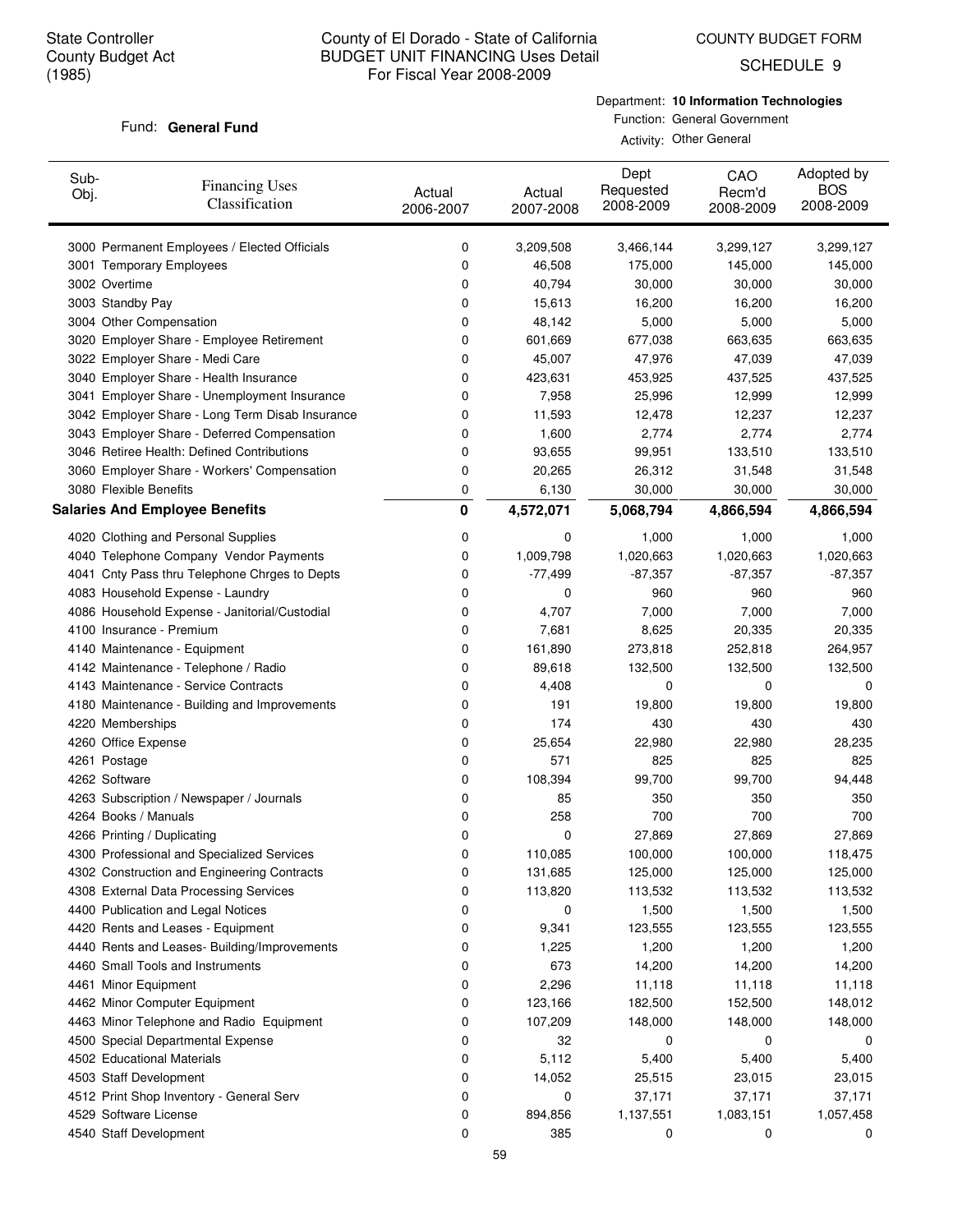COUNTY BUDGET FORM

SCHEDULE 9

## Fund: General Fund

Department: **10 Information Technologies** Function: General Government

Activity: Other General

| Sub-<br>Obj.                 | <b>Financing Uses</b><br>Classification                                         | Actual<br>2006-2007 | Actual<br>2007-2008 | Dept<br>Requested<br>2008-2009 | CAO<br>Recm'd<br>2008-2009 | Adopted by<br><b>BOS</b><br>2008-2009 |
|------------------------------|---------------------------------------------------------------------------------|---------------------|---------------------|--------------------------------|----------------------------|---------------------------------------|
|                              | 4600 Transportation and Travel                                                  | 0                   | 5,925               | 18,000                         | 16,200                     | 16,200                                |
|                              | 4602 Employee - Private Auto Mileage                                            | 0                   | 2,428               | 4,400                          | 4,400                      | 4,400                                 |
|                              | 4605 Vehicle - Rent Or Lease                                                    | 0                   | 11,064              | 15,079                         | 15,079                     | 15,079                                |
| 4606 Fuel Purchases          |                                                                                 | 0                   | 6,282               | 7,331                          | 7,331                      | 7,331                                 |
| <b>Services And Supplies</b> |                                                                                 | $\mathbf 0$         | 2,875,564           | 3,600,915                      | 3,502,925                  | 3,503,361                             |
|                              | 5300 Interfund Expenditures                                                     | 0                   | 0                   | 200                            | 200                        | 200                                   |
| <b>Other Charges</b>         |                                                                                 | $\mathbf 0$         | 0                   | 200                            | 200                        | 200                                   |
|                              | 6040 Fixed Assets - Equipment                                                   | 0                   | 12,532              | 60,000                         | 60,000                     | 60,000                                |
|                              | 6042 Fixed Assets - Computer Sys Equipment                                      | 0                   | 213,275             | 222,000                        | 222,000                    | 222,000                               |
| <b>Fixed Assets</b>          |                                                                                 | $\mathbf{0}$        | 225,806             | 282,000                        | 282,000                    | 282,000                               |
| 7200 Intrafund Transfers     |                                                                                 | 0                   | 62                  | 6,233                          | 6,233                      | 6,233                                 |
|                              | 7220 Intrafnd: Telephone Equipment and Support                                  | 0                   | 113,692             | 97,799                         | 97,799                     | 97,799                                |
|                              | 7223 Intrafnd: Mail Service                                                     | 0                   | 1,426               | 1,435                          | 1,198                      | 1,198                                 |
|                              | 7224 Intrafnd: Stores Support                                                   | 0                   | 2,152               | 5,002                          | 3,127                      | 3,127                                 |
|                              | 7225 Intrafnd: Central Duplicating                                              | 0                   | 14                  | 1,000                          | 1,000                      | 1,000                                 |
| 7229 Intrafnd: PC Support    |                                                                                 | 0                   | 0                   | 600                            | 600                        | 600                                   |
|                              | 7232 Intrafnd: Maint Bldg & Improvmnts                                          | 0                   | 5,621               | 24,500                         | 10,000                     | 10,000                                |
|                              | 7234 Intrafnd: Network Support                                                  | 0                   | 0                   | 2,355                          | 2,355                      | 2,355                                 |
| <b>Intrafund Transfers</b>   |                                                                                 | $\mathbf 0$         | 122,967             | 138,924                        | 122,312                    | 122,312                               |
|                              | 7350 Intrfnd Abatemnt: Only General Fund                                        | 0                   | $-21,692$           | $-30,000$                      | $-30,000$                  | $-30,000$                             |
| Support                      | 7354 Intrfnd Abatemnt: Telephone Equipment and                                  | 0                   | $-873,103$          | $-800,000$                     | $-800,000$                 | $-800,000$                            |
|                              | 7359 Intrfnd Abatemnt: Central Duplicating                                      | 0                   | 0                   | $-158,676$                     | $-158,676$                 | $-158,676$                            |
|                              | 7361 Intrfnd Abatemnt: Mainframe Support                                        | 0                   | $-1,779,593$        | $-1,760,997$                   | $-1,760,997$               | $-1,760,997$                          |
|                              | 7362 Intrfnd Abatemnt: Internet Connect Charge                                  | 0                   | $-113,820$          | $-113,532$                     | -113,532                   | $-113,532$                            |
|                              | 7363 Intrfnd Abatemnt: PC Support                                               | 0                   | $-57,448$           | $-45,000$                      | $-45,000$                  | $-121,000$                            |
|                              | 7365 Intrfnd Abatemnt: IS Programming Support                                   | 0                   | $-161,544$          | $-297,000$                     | $-297,000$                 | $-297,000$                            |
|                              | 7368 Intrfnd Abatemnt: IS Network Support                                       | 0                   | $-1,158,065$        | $-1,298,691$                   | $-1,298,691$               | $-1,298,691$                          |
| <b>Intrafund Abatement</b>   |                                                                                 | $\mathbf 0$         | $-4, 165, 266$      | $-4,503,896$                   | $-4,503,896$               | $-4,579,896$                          |
|                              | <b>Total Financing Uses</b>                                                     | 0                   | 3,631,143           | 4,586,937                      | 4,270,135                  | 4,194,571                             |
|                              | <b>Less Department Estimated Revenues</b>                                       | 0                   | 1,732,725           | 1,899,649                      | 1,899,649                  | 1,919,649                             |
|                              | <b>Department Use of Other General</b><br><b>Fund Sources (Net County Cost)</b> | 0                   | 1,898,418           | 2,687,288                      | 2,370,486                  | 2,274,922                             |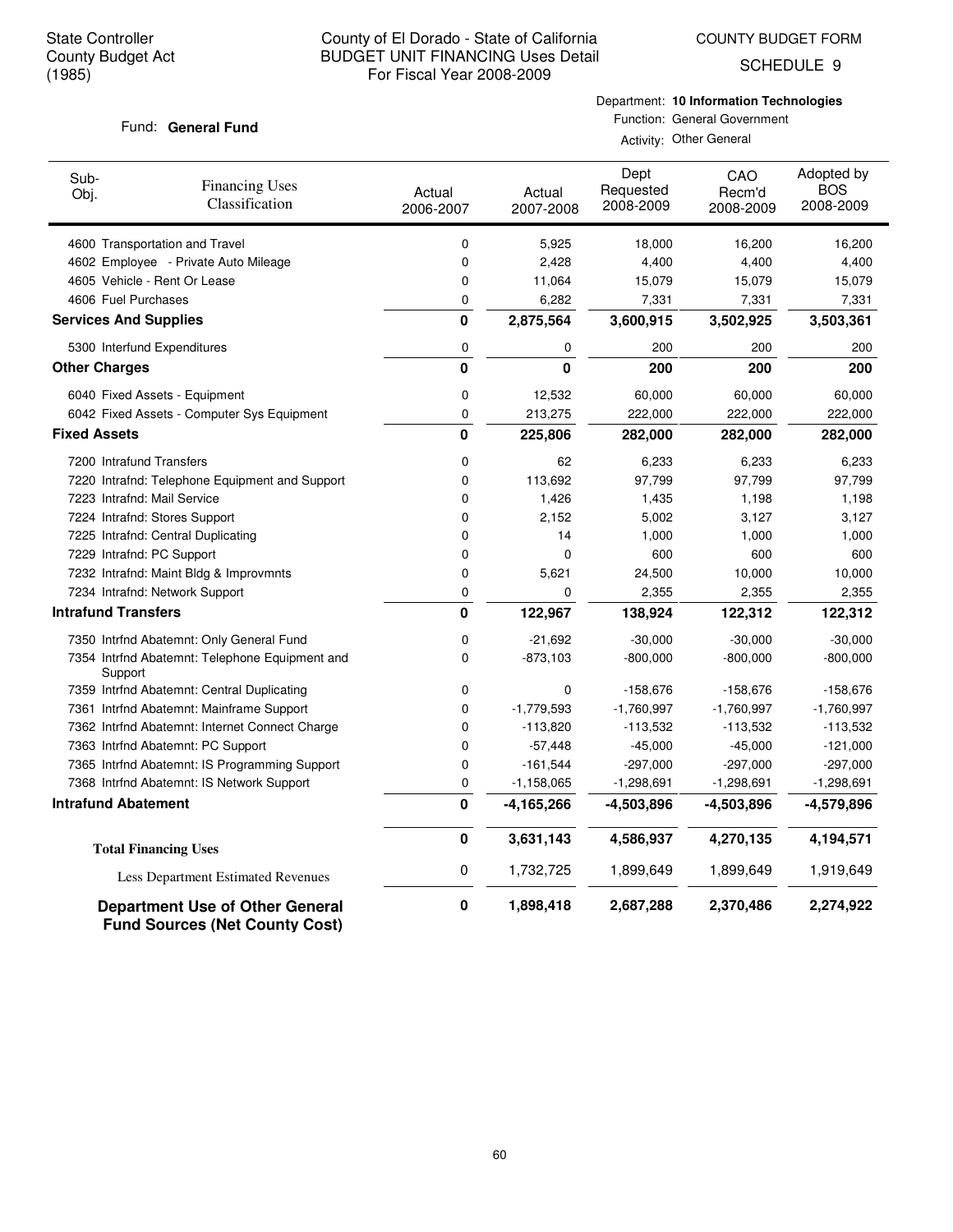SCHEDULE 9

#### Fund: General Fund

## Department: **11 County Promotion** Function: General Government

Activity: Promotion

| Sub-<br>Obj.                 | <b>Financing Uses</b><br>Classification                                         | Actual<br>2006-2007 | Actual<br>2007-2008 | Dept<br>Requested<br>2008-2009 | CAO<br>Recm'd<br>2008-2009 | Adopted by<br><b>BOS</b><br>2008-2009 |
|------------------------------|---------------------------------------------------------------------------------|---------------------|---------------------|--------------------------------|----------------------------|---------------------------------------|
|                              | 4300 Professional and Specialized Services                                      | 506,501             | 507,671             | 130,797                        | 130,797                    | 130,797                               |
|                              | 4400 Publication and Legal Notices                                              | $\Omega$            | 185                 | 0                              | O                          | $\Omega$                              |
| 4501 Special Projects        |                                                                                 | 121,106             | 80,619              | 671,765                        | 671,765                    | 671,765                               |
| <b>Services And Supplies</b> |                                                                                 | 627,607             | 588,475             | 802,562                        | 802,562                    | 802,562                               |
|                              | 7000 Operating Transfers Out                                                    | 100,000             | 0                   | 0                              | 0                          | 0                                     |
| <b>Other Financing Uses</b>  |                                                                                 | 100.000             | 0                   | 0                              | 0                          | 0                                     |
| 7200 Intrafund Transfers     |                                                                                 | 25,000              | 0                   | 0                              | 0                          | 0                                     |
| <b>Intrafund Transfers</b>   |                                                                                 | 25,000              | 0                   | $\bf{0}$                       | 0                          | 0                                     |
|                              | <b>Total Financing Uses</b>                                                     | 752,607             | 588,475             | 802,562                        | 802,562                    | 802,562                               |
|                              | <b>Less Department Estimated Revenues</b>                                       | 0                   | 848                 | 0                              | 0                          | 0                                     |
|                              | <b>Department Use of Other General</b><br><b>Fund Sources (Net County Cost)</b> | 752,607             | 587,626             | 802,562                        | 802,562                    | 802,562                               |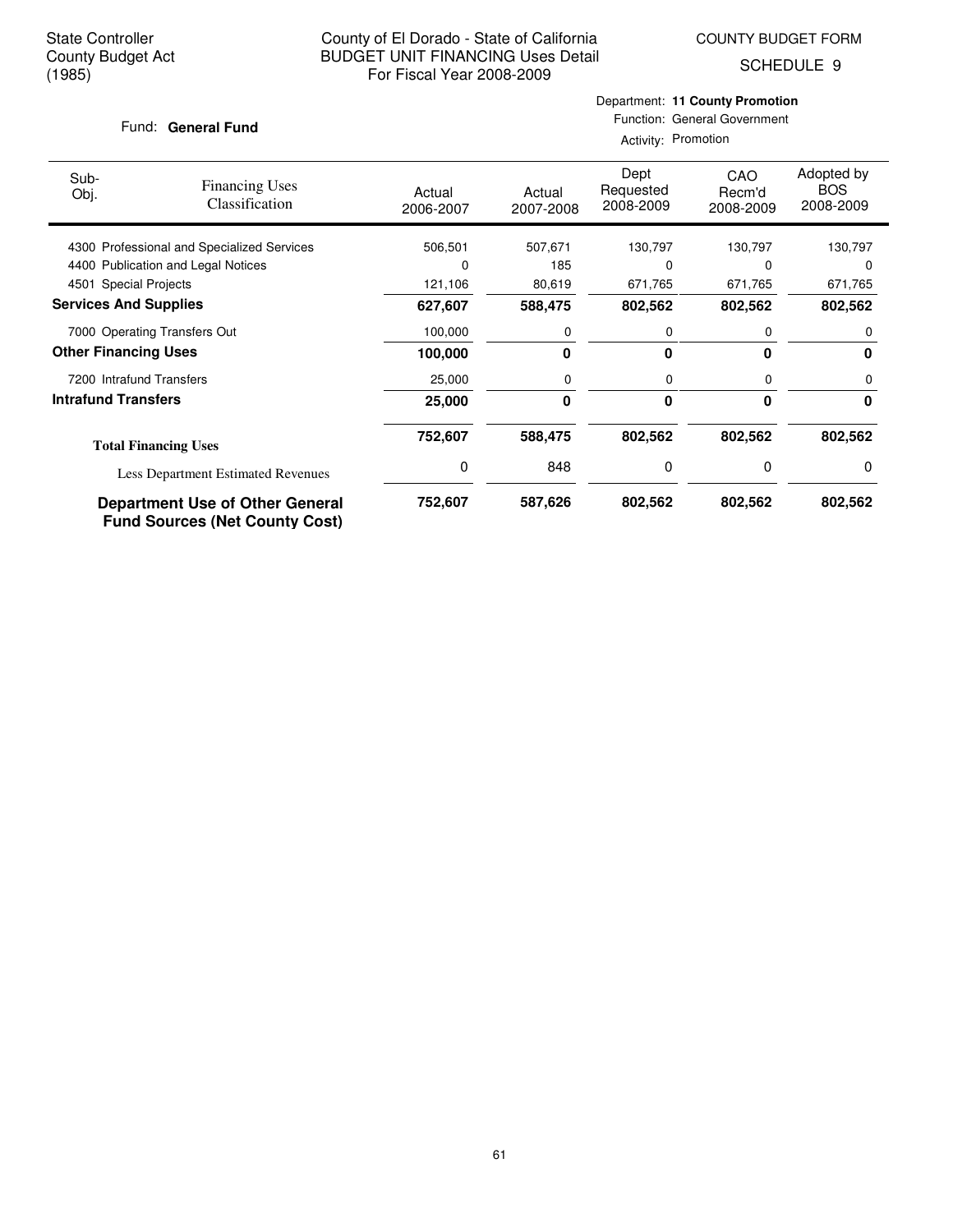COUNTY BUDGET FORM

SCHEDULE 9

#### Fund: General Fund

| Department: 12 Surveyor      |
|------------------------------|
| Function: General Government |

Activity: Other General

| Sub-<br>Obj.        | <b>Financing Uses</b><br>Classification         | Actual<br>2006-2007 | Actual<br>2007-2008 | Dept<br>Requested<br>2008-2009 | CAO<br>Recm'd<br>2008-2009 | Adopted by<br><b>BOS</b><br>2008-2009 |
|---------------------|-------------------------------------------------|---------------------|---------------------|--------------------------------|----------------------------|---------------------------------------|
|                     | 3000 Permanent Employees / Elected Officials    | 1,217,401           | 1,292,449           | 1,374,876                      | 1,343,567                  | 1,299,567                             |
|                     | 3001 Temporary Employees                        | 28.441              | 28,074              | 60,000                         | 30,000                     | 30,000                                |
|                     | 3002 Overtime                                   | 177                 | 685                 | 10,000                         | 5,000                      | 5,000                                 |
|                     | 3004 Other Compensation                         | 8,672               | 9,756               | 32,780                         | 16,390                     | 16,390                                |
|                     | 3020 Employer Share - Employee Retirement       | 224,386             | 238,992             | 261,298                        | 257,213                    | 257,213                               |
|                     | 3022 Employer Share - Medi Care                 | 13,735              | 14,753              | 15,811                         | 15,357                     | 15,357                                |
|                     | 3040 Employer Share - Health Insurance          | 172,542             | 173,231             | 207,508                        | 199,308                    | 199,308                               |
|                     | 3041 Employer Share - Unemployment Insurance    | 2,800               | 2,800               | 10,311                         | 5,164                      | 5,164                                 |
|                     | 3042 Employer Share - Long Term Disab Insurance | 4,239               | 5,024               | 4,949                          | 4,837                      | 4,837                                 |
|                     | 3043 Employer Share - Deferred Compensation     | 6,714               | 6,884               | 7,441                          | 7,441                      | 7,441                                 |
|                     | 3046 Retiree Health: Defined Contributions      | 25,746              | 40,138              | 57,356                         | 49,341                     | 49,341                                |
|                     | 3060 Employer Share - Workers' Compensation     | 20,056              | 6,321               | 12,642                         | 4,748                      | 4,748                                 |
|                     | 3080 Flexible Benefits                          | 5,500               | 5,999               | 18,000                         | 18,000                     | 18,000                                |
|                     | <b>Salaries And Employee Benefits</b>           | 1,730,407           | 1,825,107           | 2,072,974                      | 1,956,368                  | 1,912,368                             |
|                     | 4040 Telephone Company Vendor Payments          | 70                  | 62                  | 300                            | 300                        | 300                                   |
|                     | 4041 Cnty Pass thru Telephone Chrges to Depts   | 350                 | 342                 | 775                            | 775                        | 775                                   |
|                     | 4100 Insurance - Premium                        | 4,791               | 3,283               | 6,566                          | 5,175                      | 5,175                                 |
|                     | 4140 Maintenance - Equipment                    | 1,649               | 440                 | 4,180                          | 4,180                      | 4,180                                 |
|                     | 4161 Maintenance Vehicles - Parts/Direct Chrg   | 0                   | 27                  | 2,000                          | 2,000                      | 2,000                                 |
|                     | 4163 Maintenance Vehicles - Inventory           | 0                   | 87                  | 0                              | 0                          | 0                                     |
|                     | 4164 Maintenance Vehicles - Tires and Tubes     | 0                   | 213                 | 0                              | 0                          | 0                                     |
|                     | 4220 Memberships                                | 737                 | 714                 | 1,245                          | 1,245                      | 1,245                                 |
|                     | 4260 Office Expense                             | 13,766              | 8,576               | 20,000                         | 20,000                     | 20,000                                |
|                     | 4261 Postage                                    | 422                 | 340                 | 750                            | 750                        | 750                                   |
|                     | 4262 Software                                   | 59,381              | 28,477              | 23,078                         | 23,078                     | 23,078                                |
|                     | 4263 Subscription / Newspaper / Journals        | 118                 | 325                 | 325                            | 325                        | 325                                   |
|                     | 4420 Rents and Leases - Equipment               | 3,302               | 3,302               | 3,600                          | 3,600                      | 3,600                                 |
|                     | 4461 Minor Equipment                            | 3,657               | 692                 | 4,838                          | 4,838                      | 4,838                                 |
|                     | 4462 Minor Computer Equipment                   | 5,545               | 0                   | 6,743                          | 8,173                      | 8,173                                 |
|                     | 4503 Staff Development                          | 7,403               | 4,914               | 19,253                         | 15,033                     | 15,033                                |
|                     | 4529 Software License                           | 56,128              | 31,546              | 60,517                         | 60,517                     | 60,517                                |
|                     | 4600 Transportation and Travel                  | 10,041              | 80                  | 9,914                          | 6,332                      | 6,332                                 |
|                     | 4602 Employee - Private Auto Mileage            | 824                 | 117                 | 1,500                          | 1,500                      | 1,500                                 |
|                     | 4605 Vehicle - Rent Or Lease                    | 0                   | 315                 | 500                            | 500                        | 500                                   |
|                     | 4606 Fuel Purchases                             | 411                 | 498                 | 1,000                          | 1,000                      | 1,000                                 |
|                     | 4620 Utilities                                  | 30                  | 0                   | 0                              | 0                          | 0                                     |
|                     | <b>Services And Supplies</b>                    | 168,625             | 84,348              | 167,084                        | 159,321                    | 159,321                               |
|                     | 5300 Interfund Expenditures                     | 0                   | 146                 | 0                              | 0                          | 0                                     |
|                     | 5322 Intrfnd Exp: Privacy/Compliance Program    | 0                   | 0                   | 2,544                          | 0                          | 0                                     |
|                     | <b>Other Charges</b>                            | 0                   | 146                 | 2,544                          | 0                          | 0                                     |
|                     | 6040 Fixed Assets - Equipment                   | 4,114               | 0                   | 27,735                         | 0                          | 0                                     |
|                     | 6042 Fixed Assets - Computer Sys Equipment      | 28,565              | 2,520               | 28,950                         | 27,520                     | 27,520                                |
| <b>Fixed Assets</b> |                                                 | 32,679              | 2,520               | 56,685                         | 27,520                     | 27,520                                |
|                     | 7200 Intrafund Transfers                        | $-405,280$          | 0                   | 0                              | 0                          | 0                                     |
|                     | 7220 Intrafnd: Telephone Equipment and Support  | 4,617               | 5,618               | 7,000                          | 3,500                      | 3,500                                 |
|                     | 7223 Intrafnd: Mail Service                     | 1,646               | 1,460               | 2,920                          | 1,202                      | 1,202                                 |